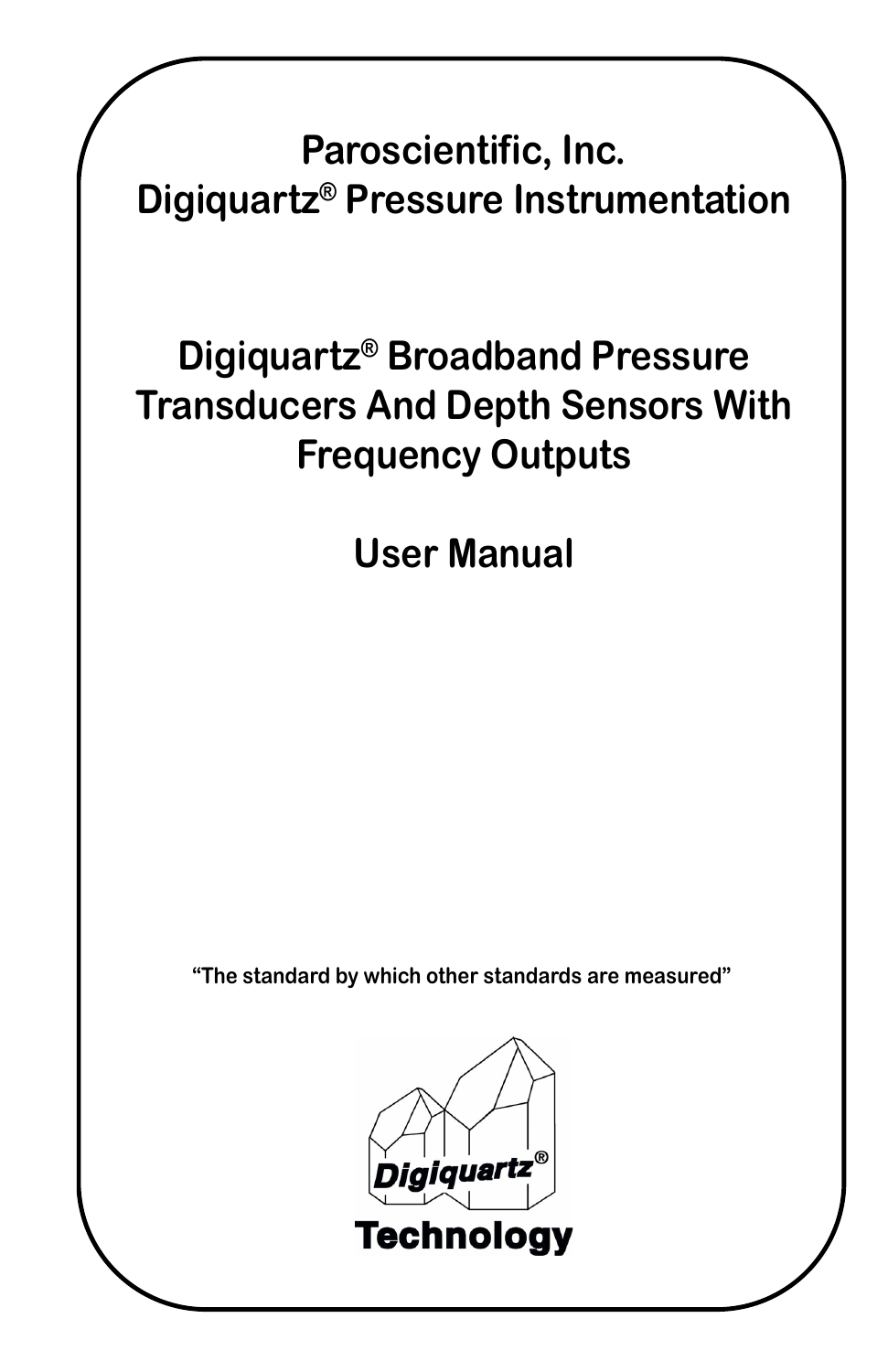# **Digiquartz® Broadband Pressure Transducers And Depth Sensors With Frequency Outputs**

**User Manual**

**DOCUMENT NO. G8203 REVISION P FEBRUARY 2014**

**Please visit www.paroscientific.com for the latest manual revisions.**

**COPYRIGHT 2014 PAROSCIENTIFIC, INC.**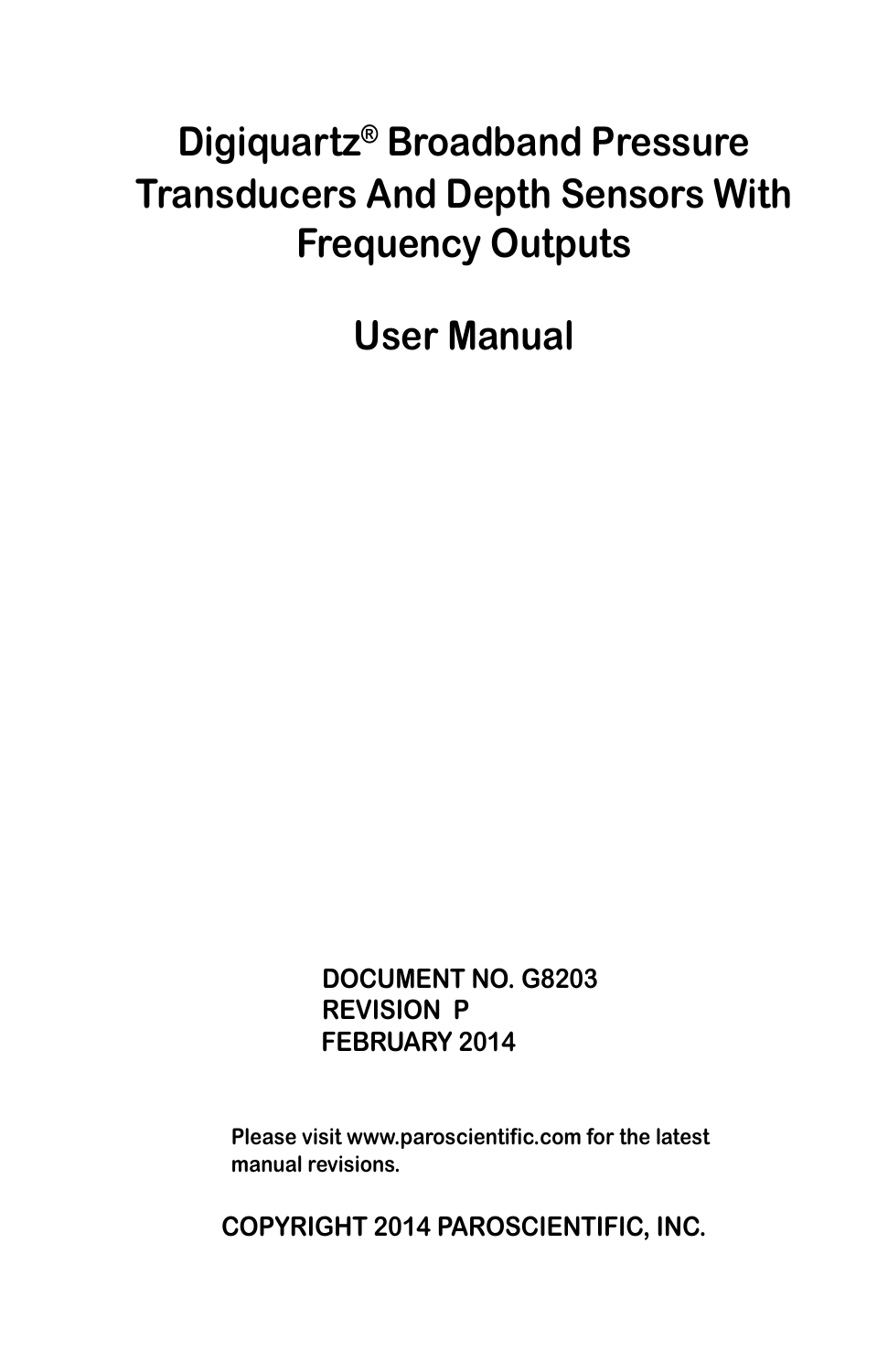# **[Contents](#page-4-0)**

| 1. |     | <b>Introduction</b>                         | 7  |
|----|-----|---------------------------------------------|----|
|    | 11  |                                             |    |
| 2. |     | <b>Getting Familiar</b>                     | 9  |
|    | 2.1 |                                             |    |
|    | 2.2 |                                             |    |
|    | 2.3 |                                             |    |
|    | 2.4 |                                             |    |
| 3. |     | <b>Installation</b>                         | 11 |
|    | 3.1 |                                             |    |
|    | 3.2 | Oil Filled vs. Non-Oil Filled Units  12     |    |
| 4. |     | <b>Electrical</b>                           | 13 |
|    | 4.1 |                                             |    |
| 5. |     | <b>Calculating Pressure and Temperature</b> | 15 |
|    | 5.1 |                                             |    |
|    | 5.2 |                                             |    |
| 6. |     | Digiquartz Data Storage (DDS)               | 17 |
|    | 6.1 | <b>DDS</b> Wires                            |    |
|    | 6.2 |                                             |    |
|    | 6.3 |                                             |    |
|    | 6.4 |                                             |    |
| 7. |     | <b>Accessories and Software</b>             | 21 |
|    | 7.1 |                                             |    |
|    | 7.2 |                                             |    |
|    | 7.3 |                                             |    |
|    | 7.4 |                                             |    |

 $\mathsf{v}$ • • •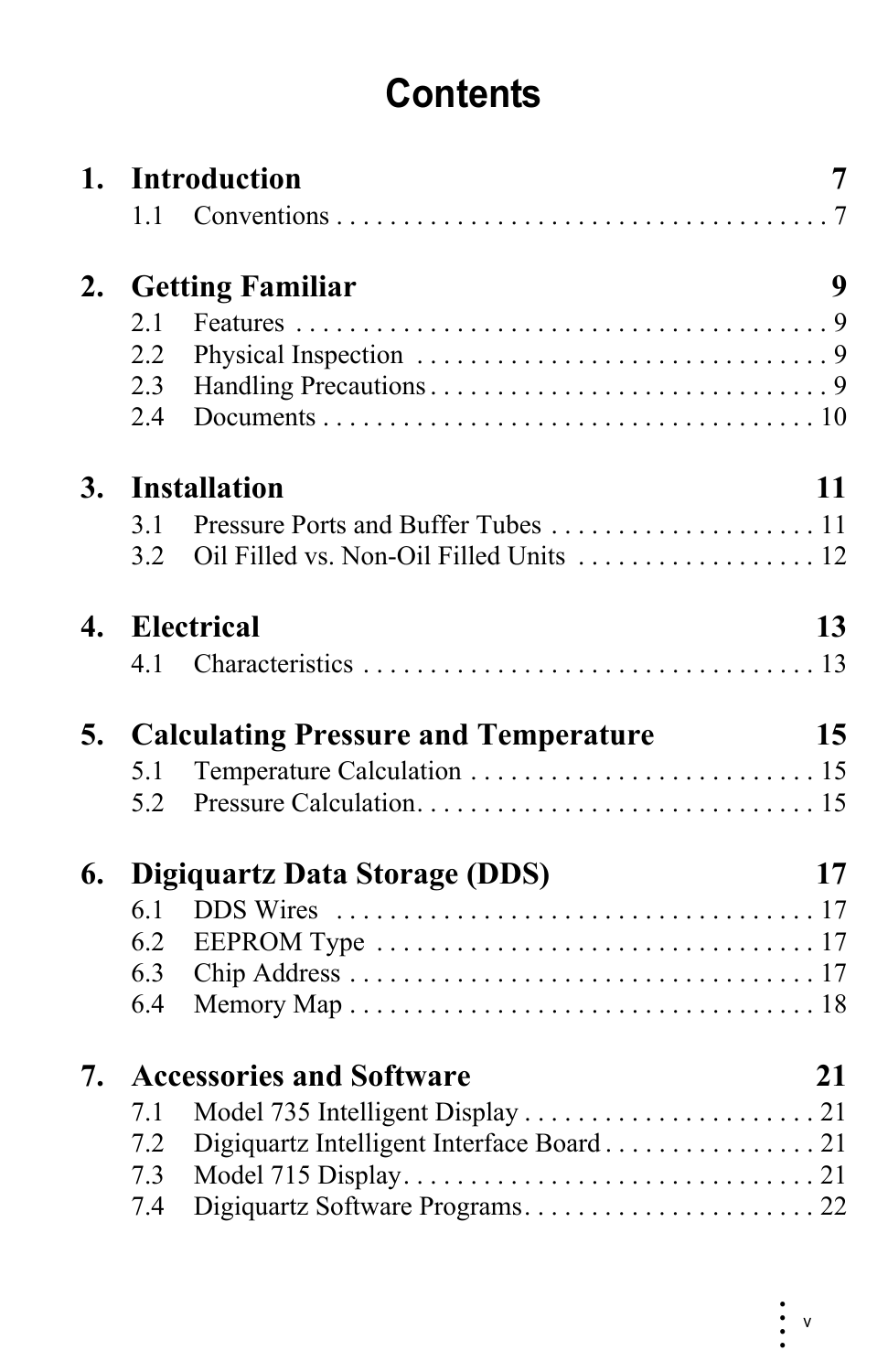|  | 8. Calibration                     | 23 |
|--|------------------------------------|----|
|  | 9. Warranty and Technical Support  | 25 |
|  |                                    |    |
|  |                                    |    |
|  | 10. Pressure Unit Conversion Table |    |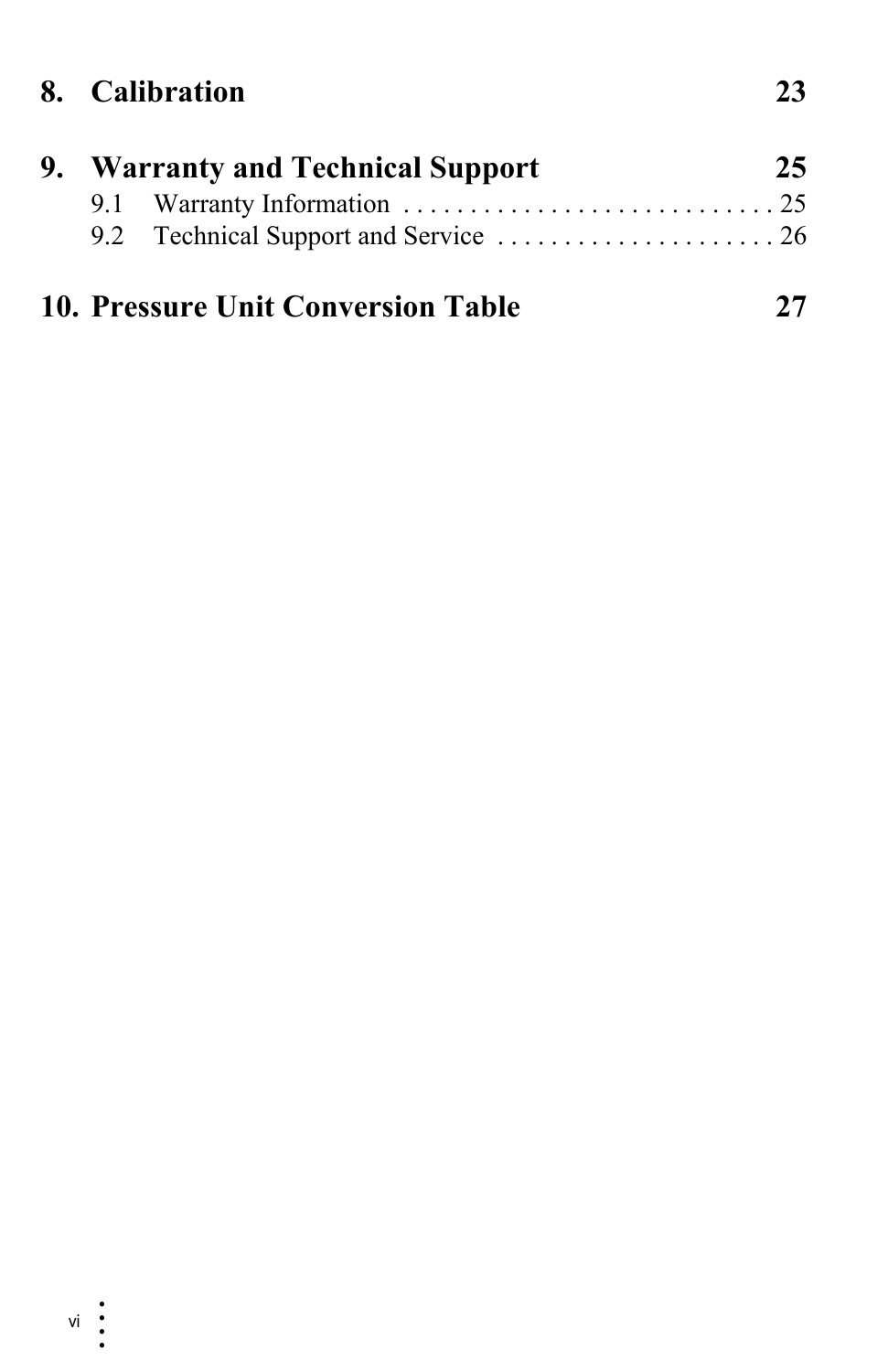

<span id="page-4-0"></span>This manual is intended to offer installation and start up information for Paroscientific Digiquartz® Broadband Pressure Transducers and Depth Sensors with frequency outputs.

• • • •

Digiquartz Broadband Pressure Transducers are precision instruments and, as such, must be used with a certain degree of care. To ensure optimum performance, please follow the installation and handling recommendations presented in this manual.

The latest manual revision, along with additional product, installation, and operating information is available on the Paroscientific website at [www.paroscientific.com](http://www.paroscientific.com).

# <span id="page-4-1"></span>**1.1 Conventions**

The following conventions are used throughout this manual:

**Digiquartz Broadband Pressure Transducer** – Any Digiquartz Broadband Pressure Transducer with frequency outputs.

**Digiquartz Broadband Depth Sensor** – Any Digiquartz Broadband Pressure Transducer with frequency outputs that is specially packaged for depth sensing applications.



is used to draw your attention to a situation that may result in an undesirable outcome, but will not damage the unit.



#### WARNING

is used to draw your attention to a situation that may result in permanent damage to the unit or will void the warranty.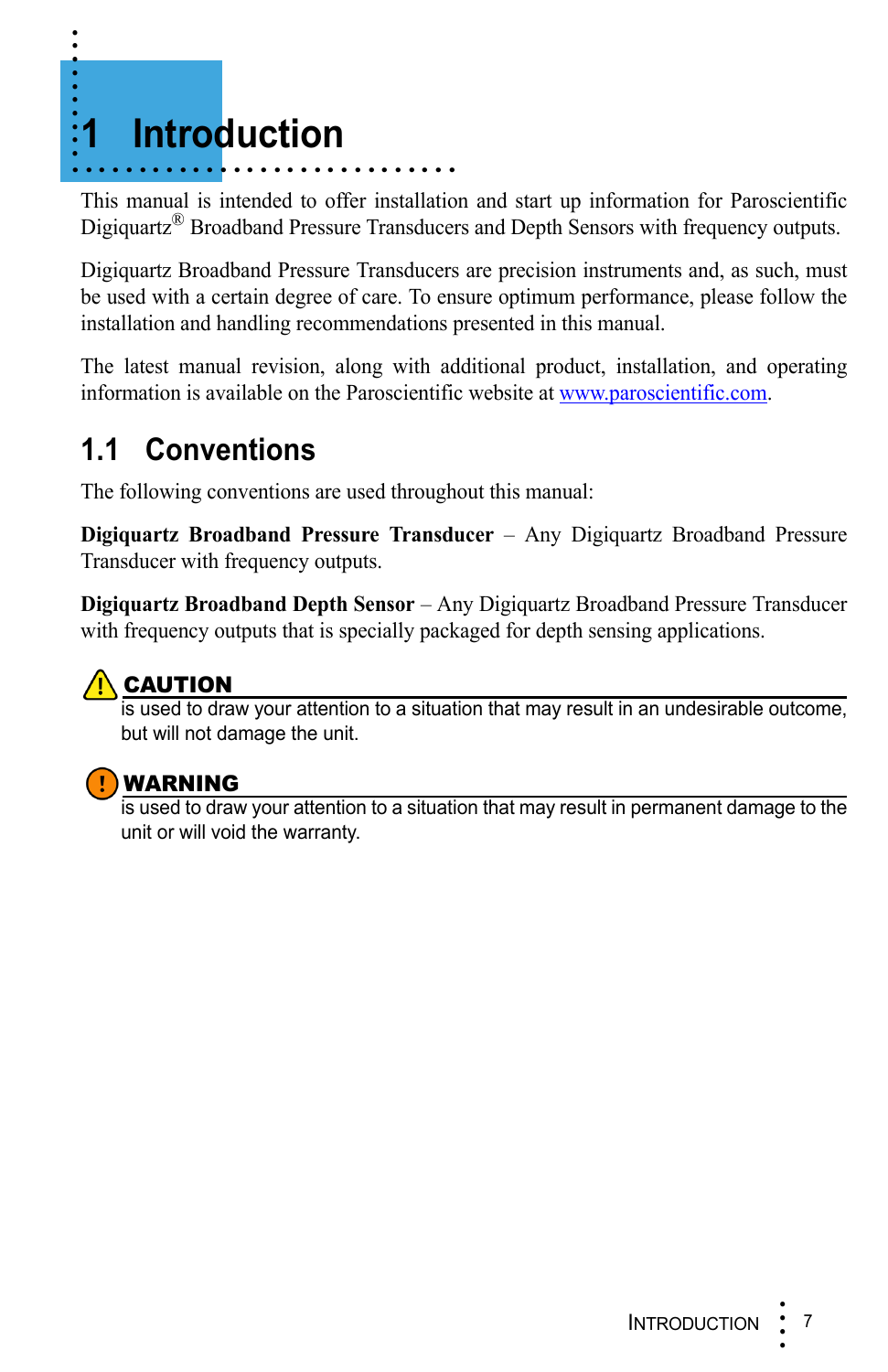- This page intentionally left blank -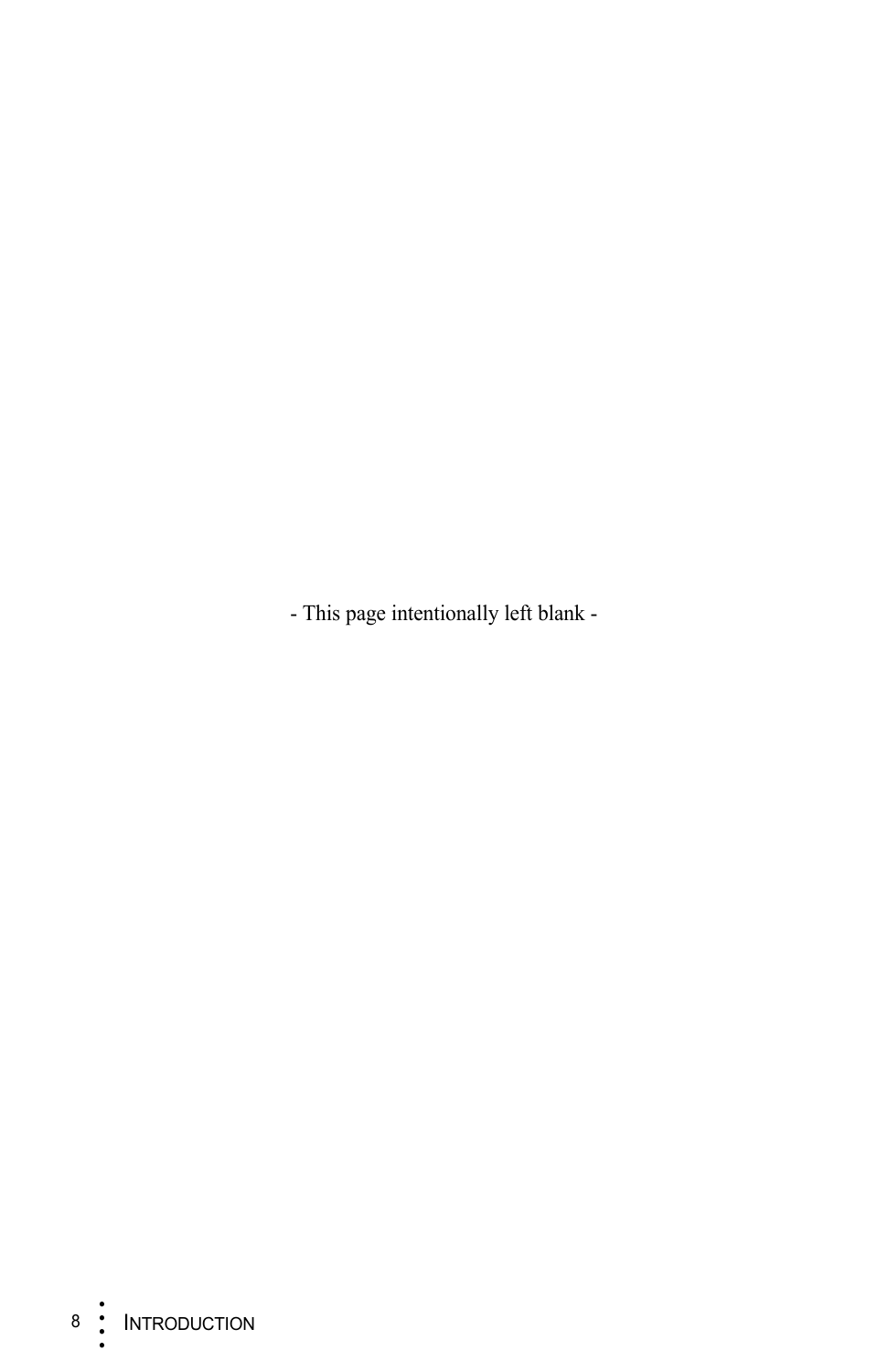# <span id="page-6-1"></span><span id="page-6-0"></span>**2.1 Features**

General descriptions and feature summaries for Digiquartz Broadband Pressure Transducers can be found on the Paroscientific website at [www.paroscientific.com.](http://www.paroscientific.com) Additional details are shown on the Specification Control Drawing that is shipped with the transducer.

• •

# <span id="page-6-2"></span>**2.2 Physical Inspection**

You should have received the following items with your Digiquartz Broadband Pressure Transducer purchase:

- **•** Digiquartz Broadband Pressure Transducer or Depth Sensor
- **•** User's manual
- **•** Specification Control Drawing (SCD) for the Digiquartz Broadband Pressure Transducer or Depth Sensor
- **•** Calibration Coefficient Sheet
- **•** Certificate of Calibration
- **•** Certificate of Conformance

# <span id="page-6-3"></span>**2.3 Handling Precautions**

Digiquartz Broadband Pressure Transducers are precision devices and, as such, they should be operated with a certain degree of care to ensure optimum performance.



## WARNING

It is recommended that the input pressure not exceed the specified limit. Calibration can be affected if this limit is exceeded, and permanent damage can result if the unit is sufficiently overpressured.



## **D** WARNING

Excessive mechanical shock may cause irreparable damage. Do not drop a Digiquartz Broadband Pressure Transducer, or allow tools or other hard objects to fall on the unit or its pressure port. If so equipped, the nylon or stainless steel buffer tube is an integral part of the transducer's shock isolation system, and should not be removed.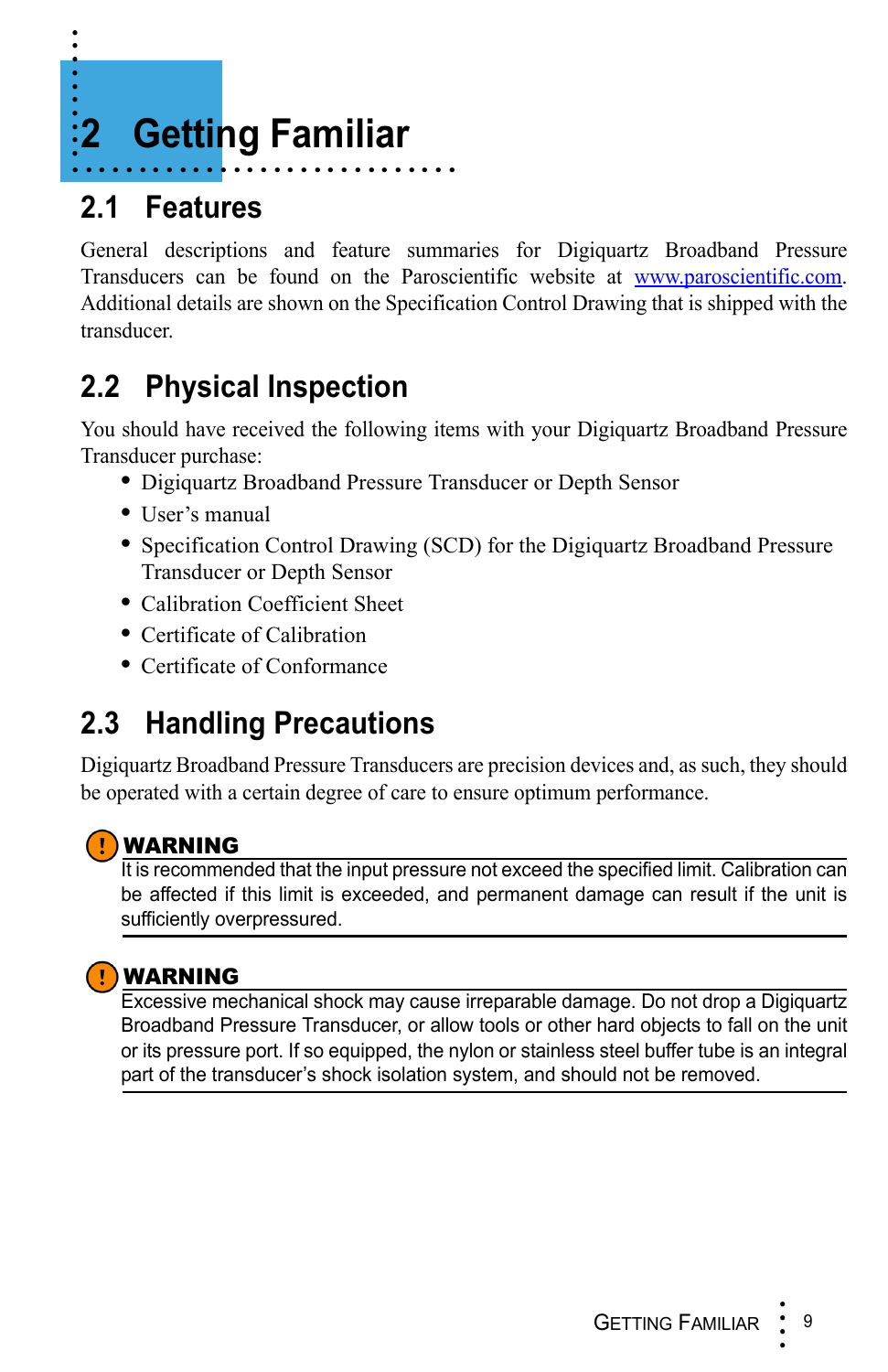# <span id="page-7-0"></span>**2.4 Documents**

The following documents are supplied with each Digiquartz Broadband Pressure Transducer.

#### **SPECIFICATION CONTROL DRAWING (SCD)**

The SCD is a drawing that contains information about the performance, characteristics, environmental specifications, and physical dimensions of the unit.

#### **CALIBRATION COEFFICIENT SHEET**

The Calibration Coefficient Sheet contains the calibration coefficient values and the associated modeling equations (see [Section 5](#page-12-3)). The calibration coefficients are derived from a calibration test run, and are unique to each Digiquartz Broadband Pressure **Transducer** 

#### **CERTIFICATE OF CALIBRATION**

The Certificate of Calibration identifies the primary pressure standard(s) used to calibrate the Digiquartz Broadband Pressure Transducer.

#### **CERTIFICATE OF CONFORMANCE**

The Certificate of Conformance certifies that the Digiquartz Broadband Pressure Transducer was manufactured in accordance with the applicable engineering drawings, process specifications, procedures, and specification control drawing. It also certifies that the Digiquartz Broadband Pressure Transducer was tested against NIST-traceable primary pressure standards, temperature standards, and pressure transfer standards that are regularly checked and calibrated per documented Paroscientific procedures in accordance with ISO 9001 requirements.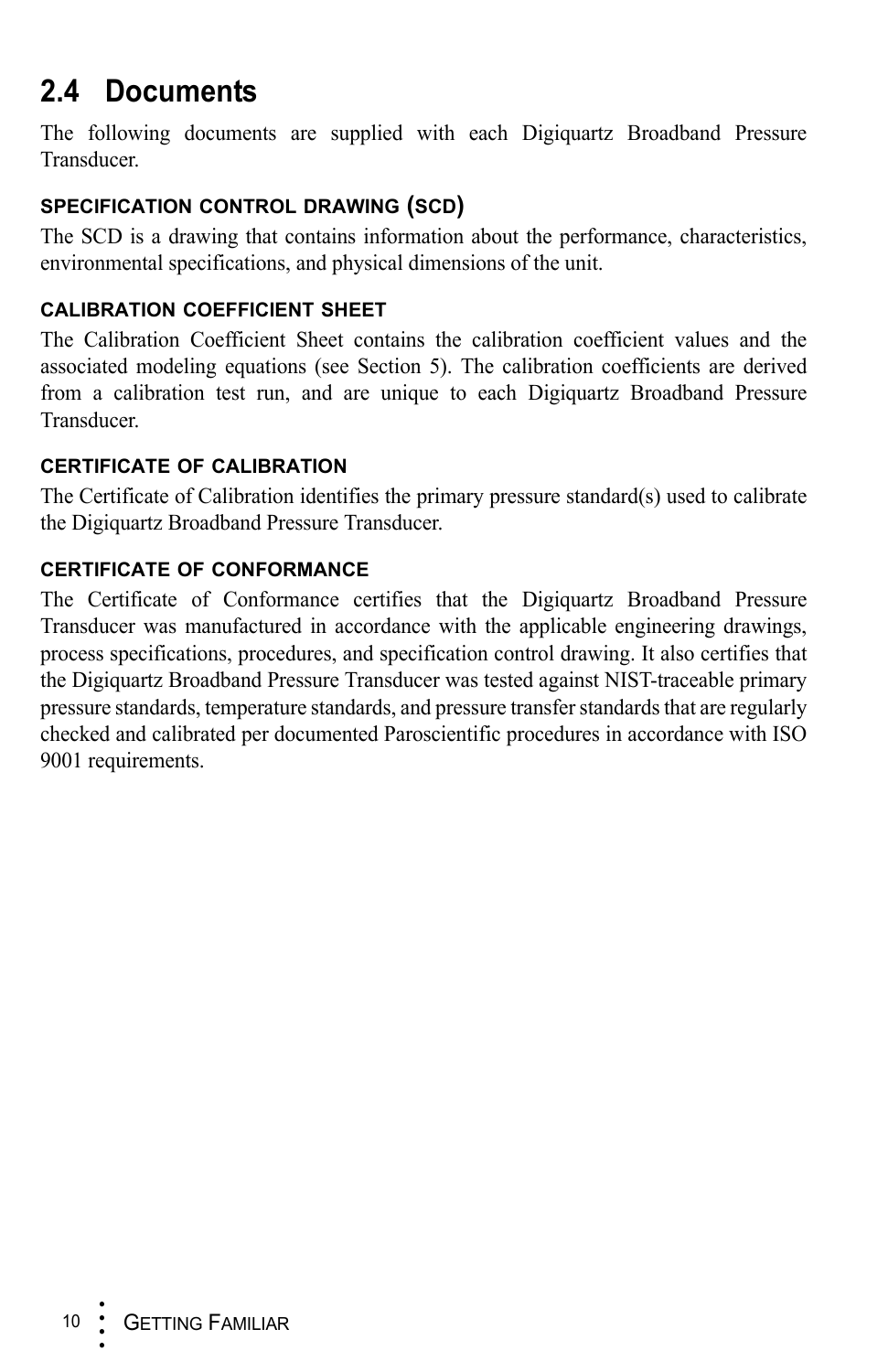#### <span id="page-8-0"></span>• • • • • • **3 Installation**

Digiquartz Broadband Pressure Transducers can generally be mounted in any orientation. Mounting hole patterns for units so equipped can be found on the Specification Control Drawing (SCD) supplied with the unit.

# **IN** CAUTION

• • • • • • • • • • • • • • • • • • • • • • • • • • • • •

• • • •

> Pressure head effects vary with transducer orientation, and result in zero offsets. These effects are more pronounced when liquid-filled pressure lines are being used. These effects can be minimized by keeping the transducer pressure port and the pressure source at the same elevation, or by making an offset correction to compensate for the pressure head.

# <span id="page-8-1"></span>**3.1 Pressure Ports and Buffer Tubes**

Digiquartz Broadband Pressure Transducers typically include a nylon or stainless steel buffer tube. The buffer tube is an integral part of the mechanical shock protection system of the transducer.

Parker A-Lok or equivalent nut and ferrule compression tube fittings are used on most Digiquartz Broadband Pressure Transducers. Series 2000 devices require 1/8" diameter tubing fittings for installation, while Series 3000 and 4000 use 1/16" diameter tube fittings.

Two 7/16" wrenches are required when making or breaking any 1/8-inch pressure fitting. The first wrench is used to stabilize the stationary fitting, and the second wrench is used to turn the other fitting.

High-pressure transducers (Series 3000 and Series 4000) use the 1/16" Parker A-Lok or equivalent fittings. Two 5/16" wrenches are required to make and break these connections.



It is recommended that pressure fittings be installed finger tight, then tightened an additional ¾ turn to complete the pressure seal.



#### WARNING

Removing the buffer tube is NOT recommended, as it is an integral part of the mechanical shock protection of the transducer. Connections made directly to the transducer pressure fitting without using the buffer tube may result in irreversible damage to the unit. If damage occurs, it will be necessary to return the unit to Paroscientific for repairs or replacement not covered under warranty.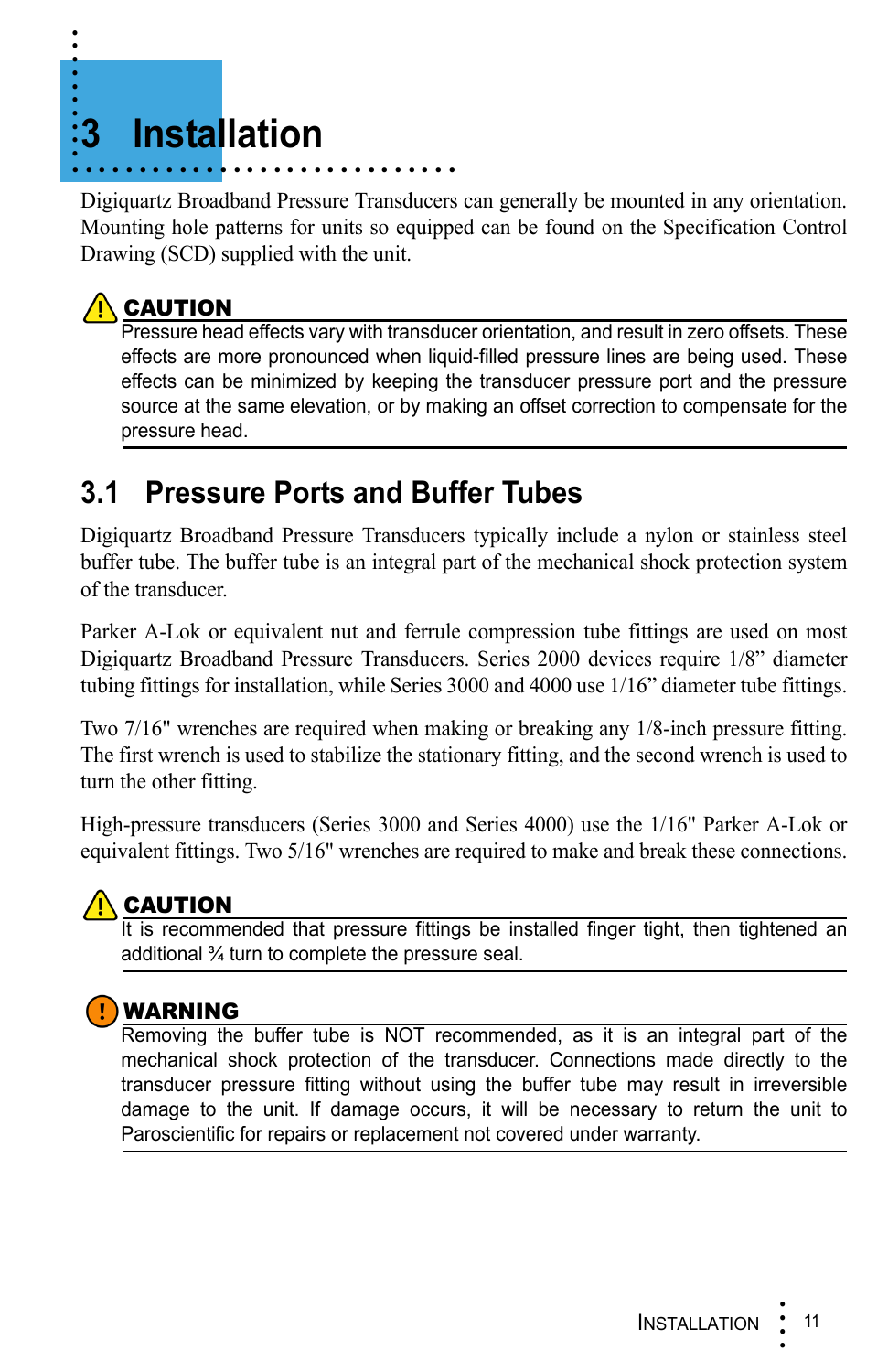# <span id="page-9-0"></span>**3.2 Oil Filled vs. Non-Oil Filled Units**

#### **OIL FILLED TRANSDUCERS**

Transducers that are to be used to measure liquid media pressures are oil filled at Paroscientific. Transducers that are oil filled should never be used in gas media applications.

Oil fill and bleed all pressure lines that are to be connected to an oil filled transducer. The same oil used to fill the transducer should be used to fill the pressure lines; consult the transducer Specification Control Drawing for details.



#### $\sqrt{N}$  caution

If your transducer and buffer tube are oil filled, do not pull a vacuum or apply pressurized gas to the unit. Doing so could allow bubbles to form in the pressure lines and transducer, which will adversely affect the accuracy of the unit.



#### **CAUTION**

Pressure head effects result in zero offsets. These effects are more pronounced when liquid filled pressure lines are being used. These effects can be minimized by keeping the transducer pressure port and the pressure source at the same elevation, or by making an offset correction to compensate for the pressure head.

#### **NON-OIL FILLED TRANSDUCERS**

Non-oil filled transducers are intended for use in gas media applications, and should never be used in liquid media applications.



## WARNING

If your transducer and buffer tube are not oil-filled, do not apply pressurized liquid media to the unit. Liquid may contaminate the unit, and may adversely affect the accuracy of the unit. It is not possible to completely remove most liquids from the transducer once they have been introduced.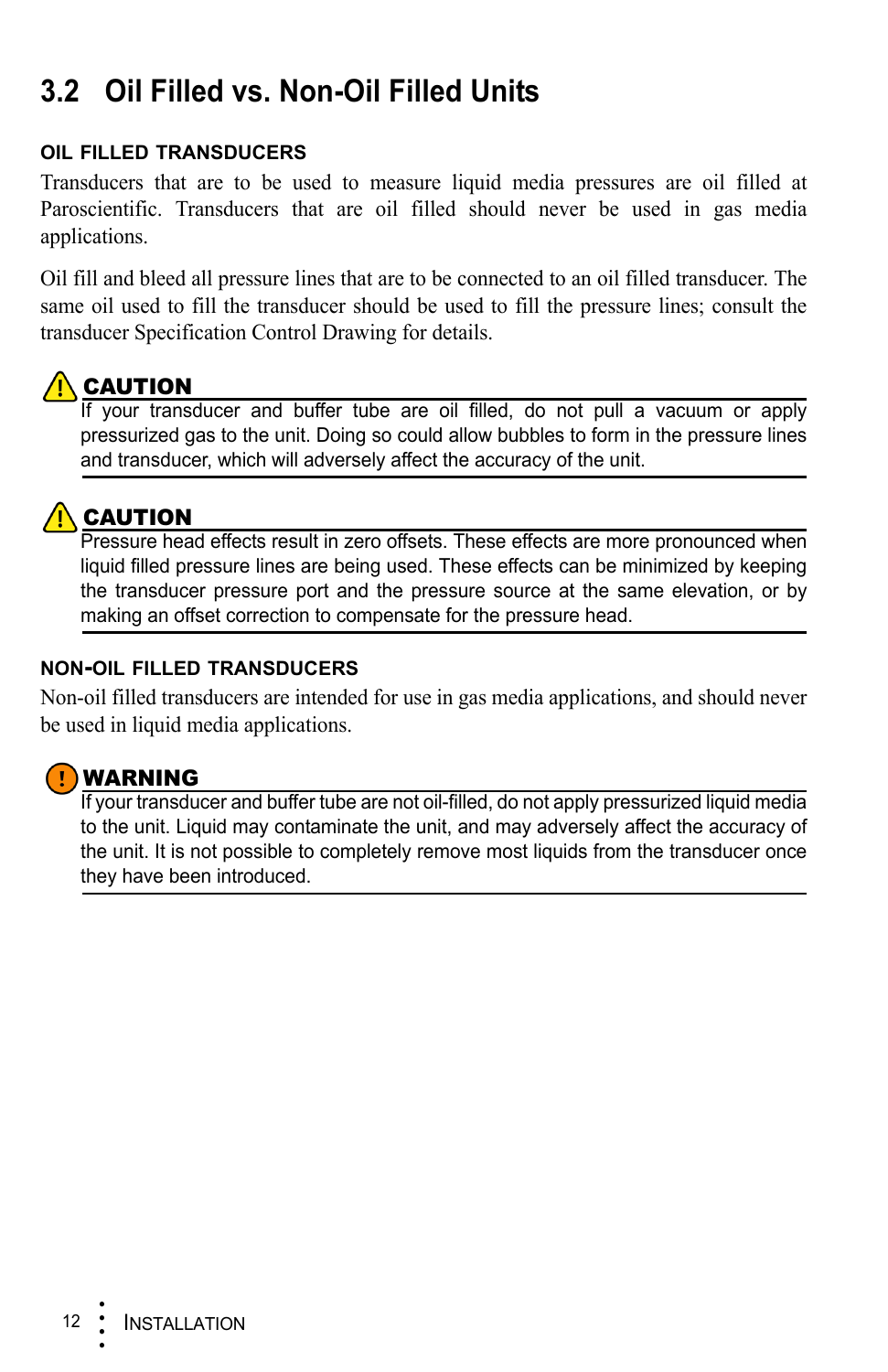

# <span id="page-10-1"></span><span id="page-10-0"></span>**4.1 Characteristics**

• • • • • • • • • • • •

#### **PRESSURE SIGNAL**

| Signal Type:      | AC coupled nominal square wave                  |
|-------------------|-------------------------------------------------|
| Amplitude:        | Nominal 4V peak to peak                         |
| Source Impedance: | Less than 750 Ohms                              |
| Range:            | Nominal 10% frequency change within the band of |
|                   | 30 kHz to 42 kHz.                               |

#### **TEMPERATURE SIGNAL**

| Signal Type:      | AC coupled nominal square wave                                 |
|-------------------|----------------------------------------------------------------|
| Amplitude:        | Nominal 4V peak to peak                                        |
| Source Impedance: | Less than 750 Ohms                                             |
| Range:            | Nominal 45 ppm/ $\rm ^{\circ}C$ sensitivity within the band of |
|                   | 168 kHz to 174 kHz.                                            |

#### **SUPPLY VOLTAGE**

Refer to Specification Control Drawing supplied with transducer.

#### **CURRENT CONSUMPTION**

Refer to Specification Control Drawing supplied with transducer.



Power/signal ground are connected to the transducer pressure fitting (and in some cases, the transducer housing) through a 0.1µF 50V capacitor. To prevent damage to the transducer electronics, ensure that the potential between power/signal ground and the pressure fitting does not exceed 50V.



Current consumption increases when driving long lines or low impedances. Refer to the Specification Control Drawing supplied with the transducer for output loading recommendations.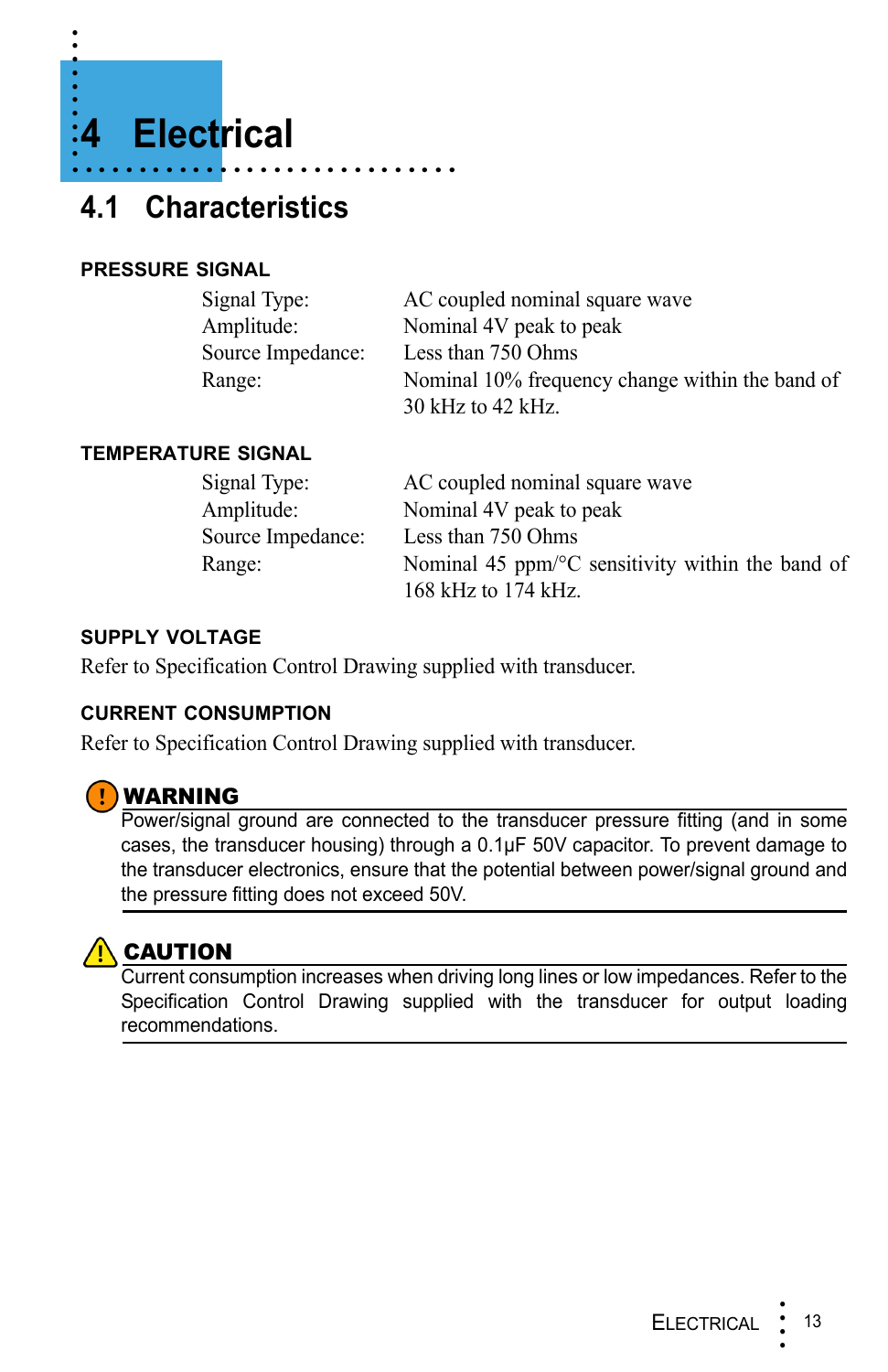#### **TRANSDUCER WIRES**

Most Digiquartz Broadband Pressure Transducers bring out their output and power connections on flying wire leads. The pressure and temperature signals are typically brought out separately as twisted pairs with power/signal ground. The wires are colorcoded per following table:

| <b>Wire Color</b> | Signal                                              |
|-------------------|-----------------------------------------------------|
| Red               | Power                                               |
|                   | Blue / Black twisted   Pressure Signal / Ground     |
|                   | White / Black twisted   Temperature Signal / Ground |



## CAUTION

Do not bundle pressure and temperature wires together. Doing so can cause the temperature signal to couple into the pressure signal, which may result in pressure signal noise and diminished sensor performance.



#### **CAUTION**

If pressure and temperature wires are to be extended, also extend the associated black ground wires, and ensure that the extension wires are also twisted at a rate of at least 4 to 5 twists per inch. Failure to do so can cause the temperature signal to couple into the pressure signal, which may result in pressure signal noise and diminished sensor performance.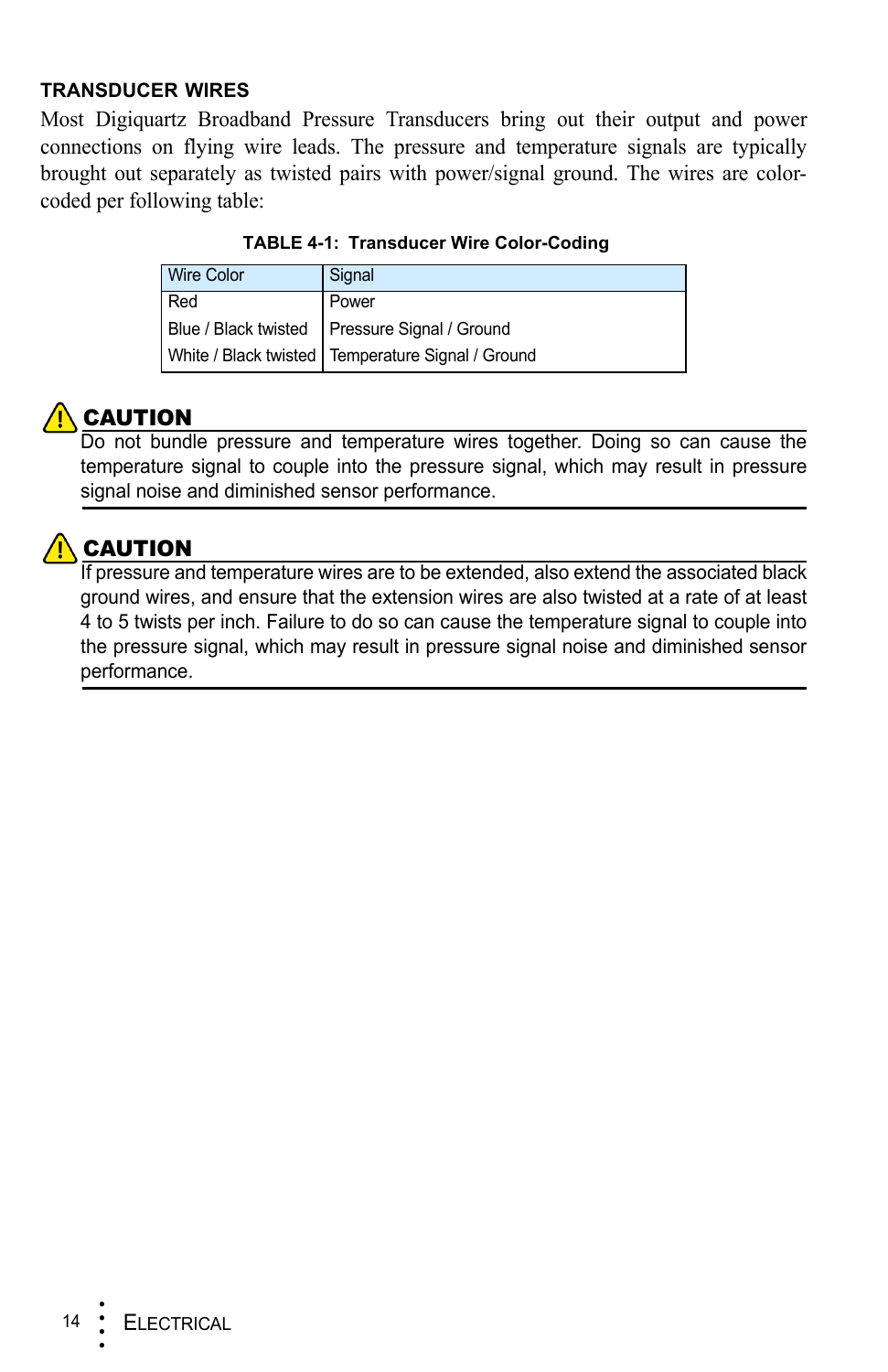#### <span id="page-12-3"></span><span id="page-12-0"></span>• • • • • • **5 Calculating Pressure and Temperature**

Internal sensor temperature and applied pressure are calculated from period measurements of the two transducer output signals. The equations and coefficients used to perform these calculations are described below. Refer to the Calibration Coefficient Sheet for the actual coefficient values for your transducer.

# <span id="page-12-1"></span>**5.1 Temperature Calculation**

The following equation is used to calculate internal sensor temperature:

$$
T = Y_1 U + Y_2 U^2 + Y_3 U^3
$$

• • • • • • • • • • • • • • • • • • • • • • • • • • • • •

• • • •

> Where:  $T = Temperature (°C)$  $U_0$  = temperature signal period (microseconds) at 25 $\degree$  C  $U =$  temperature signal period (microseconds) –  $U_0$  (microseconds) Temperature coefficients:  $U_0$  Y<sub>1</sub> Y<sub>2</sub> Y<sub>3</sub>

# <span id="page-12-2"></span>**5.2 Pressure Calculation**

The following equation is used to calculate pressure:

 $P = C(1 - T_0^2/Tau^2)[1 - D(1 - T_0^2/Tau^2)]$ 

Where:  $P = pressure$ Tau = pressure signal period (microseconds)  $U =$  temperature signal period (microseconds) –  $U_0$  (microseconds)  $C = C_1 + C_2U + C_3U^2$  $D = D_1 + D_2U$  $T_0 = T_1 + T_2 U + T_3 U^2 + T_4 U^3 + T_5 U^4$ Pressure coefficients:  $C_1$   $C_2$   $C_3$   $D_1$   $D_2$   $T_1$   $T_2$   $T_3$   $T_4$   $T_5$ 

•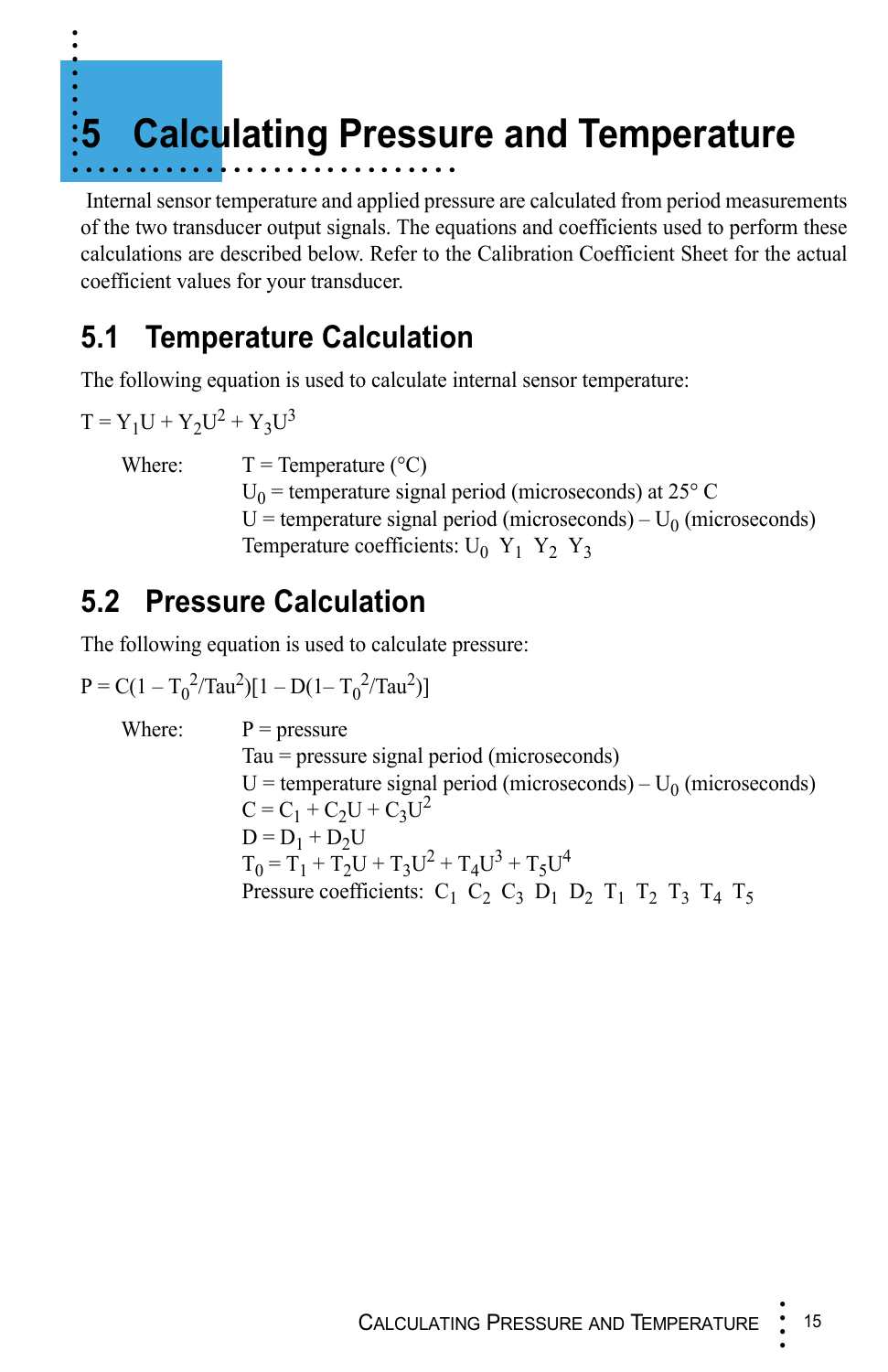- This page intentionally left blank -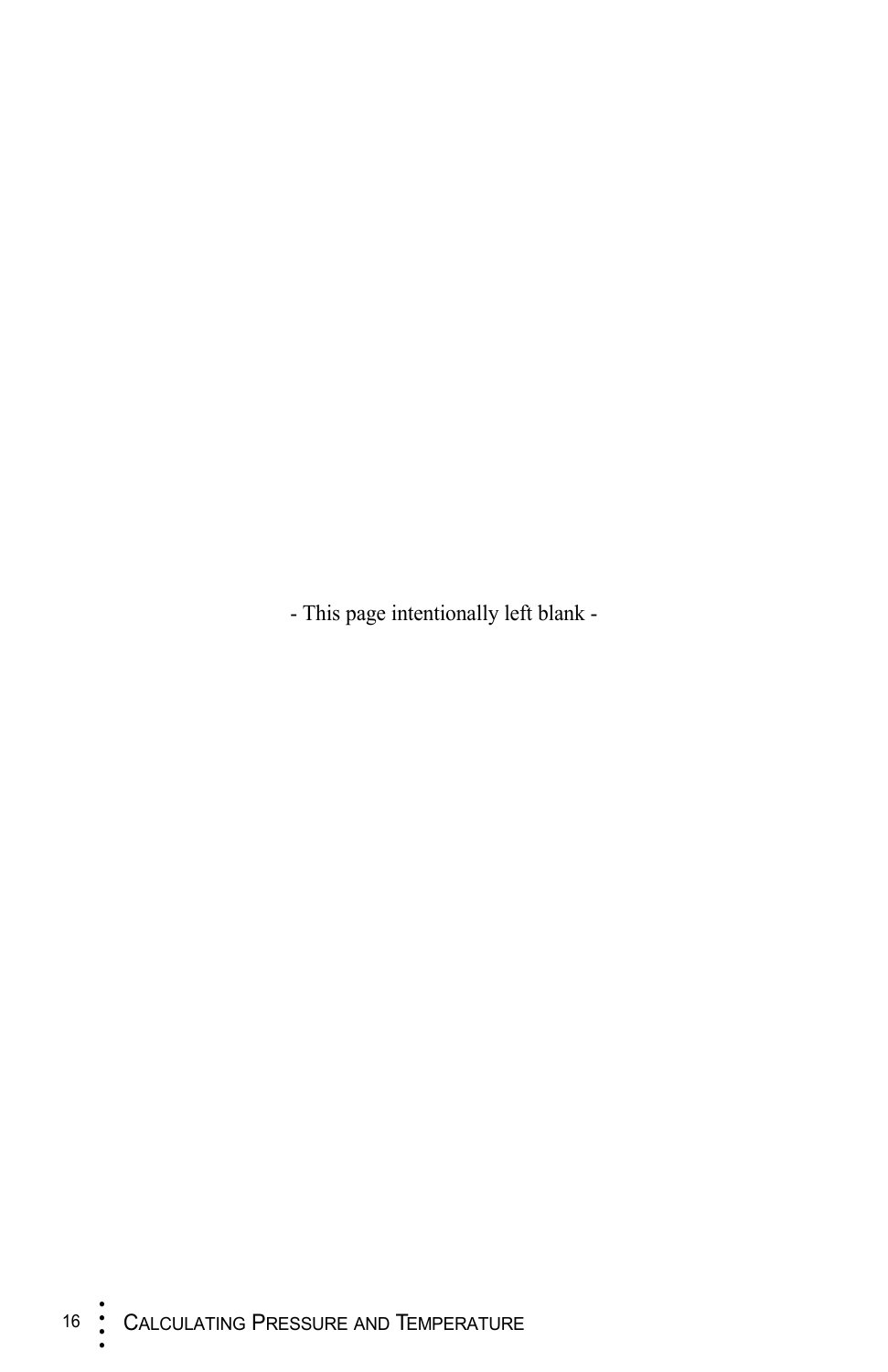#### <span id="page-14-0"></span>• • • • • • • **6 Digiquartz Data Storage (DDS)**

• • • • • •

Most Digiquartz Broadband Pressure Transducers include the Digiquartz Data Storage (DDS) feature. Transducers with DDS can be identified by the presence of the wires described in [Section 6.1](#page-14-1).

Digiquartz Data Storage (DDS) is an onboard serial EEPROM that contains calibration and transducer information. This information can be accessed electronically to provide plug and play pressure transducer interchangeability. An additional 4k bytes of DDS EEPROM memory has been allocated for customer use.

**NOTE:** The sole purpose of DDS is to store transducer configuration information. Use of DDS is optional, and does not affect pressure measurement. A minimum wire length of 6 inches is required to program DDS. If one chooses to remove the DDS wires, the recommended method is to cut the DDS wires to the desired length and protect the exposed leads with heat shrink.



• • • • • • • • • • • • • • • • • • • • •

• • • • •

#### WARNING

Voltages outside the range of -0.3 to 4.3 volts must not be applied to the SDA (Serial Data) and SCL (Serial Clock) signal lines. Doing so will damage the DDS serial EEPROM.

# CAUTION

The maximum recommended length of the SDA and SCL wires is 18 inches. Serial communication with the serial EEPROM may become unreliable at longer wire lengths.

# <span id="page-14-1"></span>**6.1 DDS Wires**

| <b>Wire Color</b> | Signal     |
|-------------------|------------|
| White / Brown     | SCL        |
| White / Violet    | <b>SDA</b> |
| <b>Black</b>      | Ground     |

 **TABLE 6-1: DDS Wire Color-Coding**

# <span id="page-14-2"></span>**6.2 EEPROM Type**

The DDS serial EEPROM is a Microchip Technology 24LC64 or equivalent. For interface information, please consult the manufacturer's data sheet for this device, which can be obtained at the Microchip Technology website at [www.microchip.com](http://www.microchip.com).

# <span id="page-14-3"></span>**6.3 Chip Address**

The chip address of the DDS serial EEPROM is fixed at binary 101. Any device used to communicate with DDS must be able to select the proper chip address.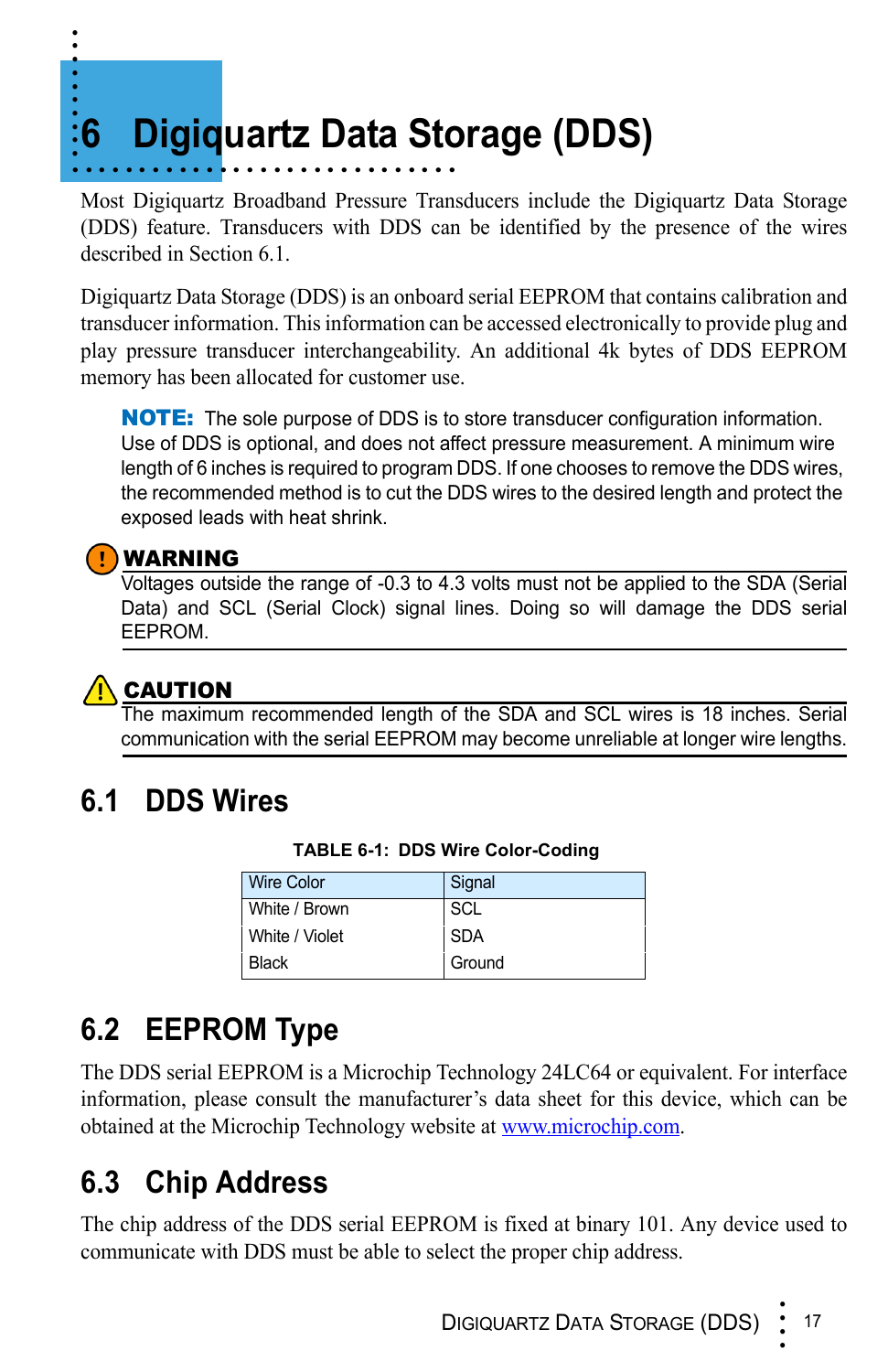# <span id="page-15-0"></span>**6.4 Memory Map**

The information stored in DDS memory is organized as shown in the table below. All data are stored in fixed length fields in ASCII format. All used fields are padded from the end of the data to the end of the field with space characters (ASCII 32 decimal).

256 bytes of data storage starting at address 1000 hex has been reserved for your use.



Do not store data at addresses below 1000 hex. This memory space is reserved for Paroscientific use.

| <b>Field No</b> | <b>Address</b> | Description                 | <b>Field Length</b> |
|-----------------|----------------|-----------------------------|---------------------|
|                 | (Hex)          |                             | (Bytes)             |
|                 |                | General Information         |                     |
| 1               | 0000-000F      | <b>EEPROM Revision</b>      | 16                  |
| $2 - 6$         | 0010-005F      | <b>Customer Information</b> | 80                  |
| $7 - 11$        | 0060-00AF      | Reserved                    | 80                  |
|                 |                | Sensor Information          |                     |
| $\overline{12}$ | 00B0-00BF      | <b>Serial Number</b>        | 16                  |
| 13              | 00C0-00CF      | Part Number                 | 16                  |
| $14 - 15$       | 00D0-00EF      | <b>Model Description</b>    | 32                  |
| $16 - 17$       | 00F0-010F      | Pressure Range              | 32                  |
| $18 - 19$       | 0110-012F      | Temperature Range           | 32                  |
| 20              | 0130-013F      | <b>Report Date</b>          | 16                  |
| 21              | 0140-014F      | Pressure Medium             | 16                  |
| 22              | 0150-015F      | Sensor Type                 | 16                  |
| $23 - 27$       | 0160-01AF      | Reserved                    | 80                  |
|                 |                | <b>Calibration Data</b>     |                     |
| 28              | 01B0-01BF      | <b>Calibration Date</b>     | 16                  |
| 29              | 01C0-01CF      | <b>Pressure Units</b>       | 16                  |
| 30              | 01D0-01DF      | <b>Temperature Units</b>    | 16                  |
| 31              | 01E0-01EF      | U0 Coefficient              | 16                  |
| 32              | 01F0-01FF      | Y1 Coefficient              | 16                  |
| 33              | 0200-020F      | <b>Y2 Coefficient</b>       | 16                  |
| 34              | 0210-021F      | <b>Y3 Coefficient</b>       | 16                  |
| 35              | 0220-022F      | C1 Coefficient              | 16                  |
| 36              | 0230-023F      | C2 Coefficient              | 16                  |
| 37              | 0240-024F      | C3 Coefficient              | 16                  |
| 38              | 0250-025F      | D1 Coefficient              | 16                  |
| 39              | 0260-026F      | D2 Coefficient              | 16                  |
| 40              | 0270-027F      | T1 Coefficient              | 16                  |
| 41              | 0280-028F      | <b>T2 Coefficient</b>       | 16                  |

#### **Table 6-2: DDS Memory Map**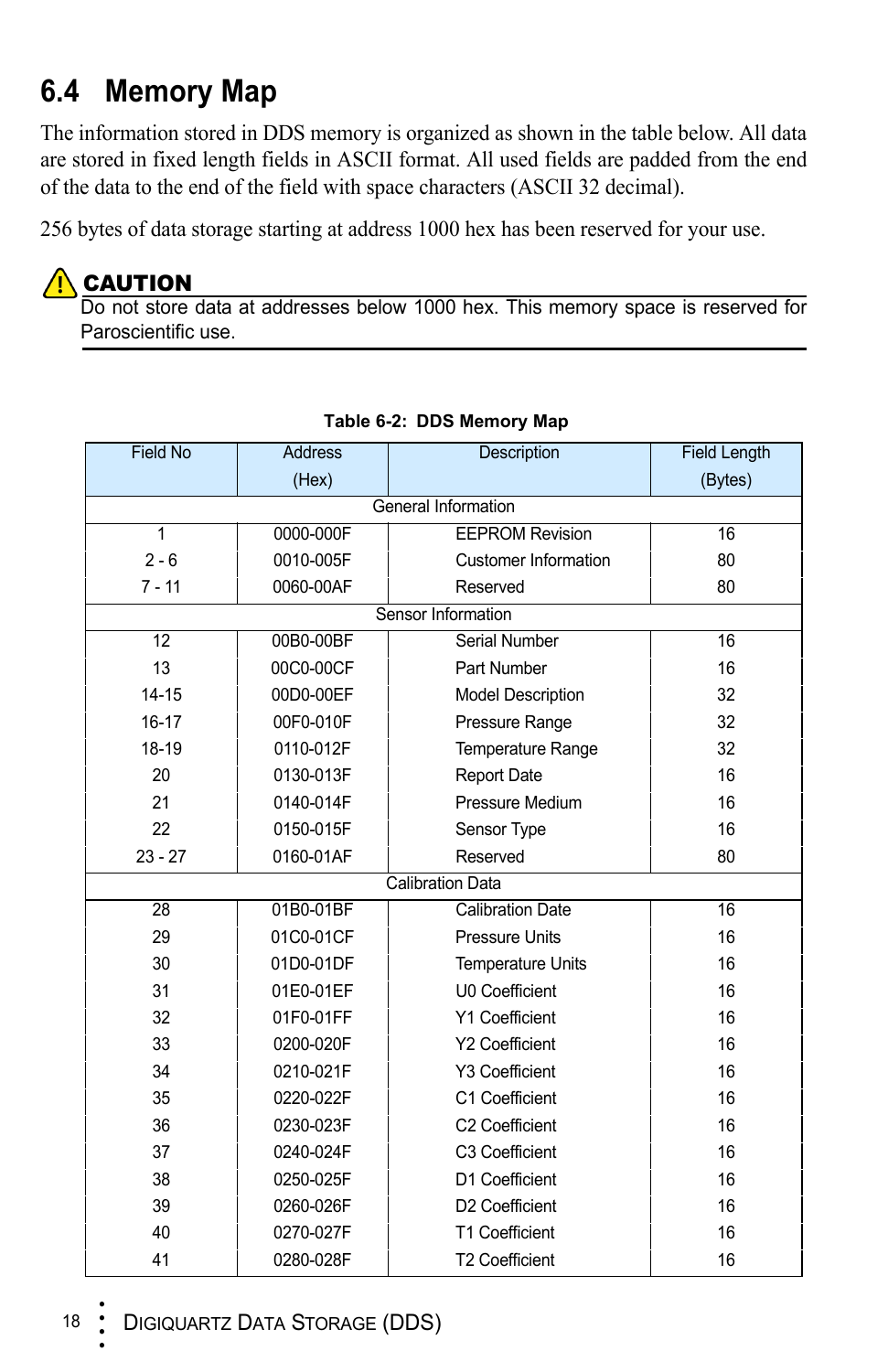| <b>Field No</b> | <b>Address</b> | Description                | <b>Field Length</b> |
|-----------------|----------------|----------------------------|---------------------|
|                 | (Hex)          |                            | (Bytes)             |
|                 |                | <b>Calibration Data</b>    |                     |
| 42              | 0290-029F      | T3 Coefficient             | 16                  |
| 43              | 02A0-02AF      | T4 Coefficient             | 16                  |
| 44              | 02B0-02BF      | <b>T5 Coefficient</b>      | 16                  |
| 45              | 02C0-02CF      | Pressure Adder             | 16                  |
| 46              | 02D0-02DF      | <b>Pressure Multiplier</b> | 16                  |
| $47 - 51$       | 02E0-032F      | Reserved                   | 80                  |
|                 |                | Common-Mode Calibration    |                     |
| 52              | 0330-033F      | Common-Mode                | 10                  |
|                 |                | <b>Coefficient Units</b>   |                     |
| 53              | 0340-034F      | A1 Coefficient             | 16                  |
| 54              | 0350-035F      | A2 Coefficient             | 16                  |
| 55              | 0360-036F      | <b>B1 Coefficient</b>      | 16                  |
| 56              | 0370-037F      | P0 Coefficient             | 16                  |
|                 |                | Reserved                   |                     |
| $57 - 256$      | 0380-05CF      | Paroscientific Reserved    | 592                 |
| $257 - 512$     | 1000-1FFF      | User Reserved              | 4096                |

#### **Table 6-2: DDS Memory Map**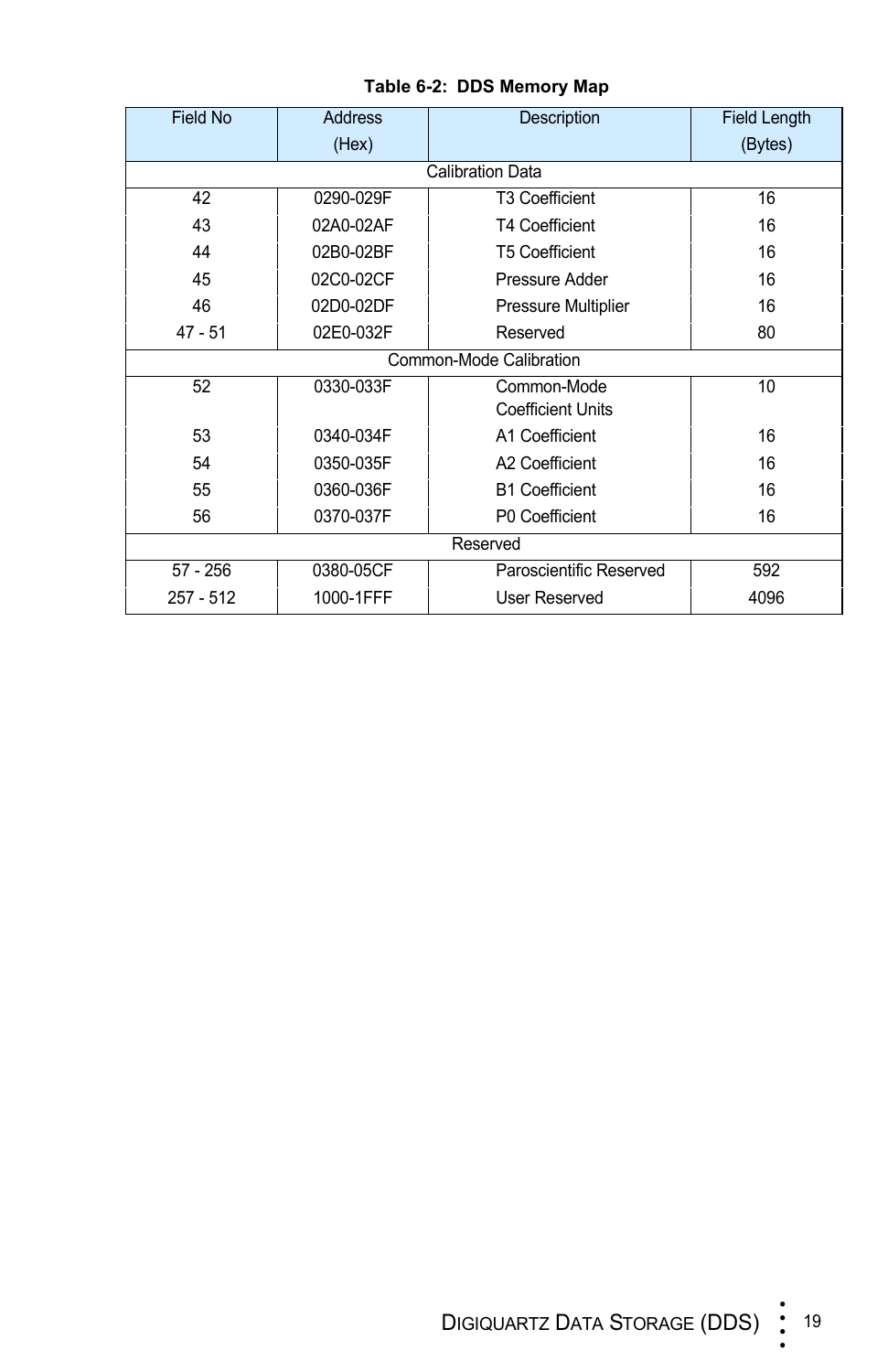- This page intentionally left blank -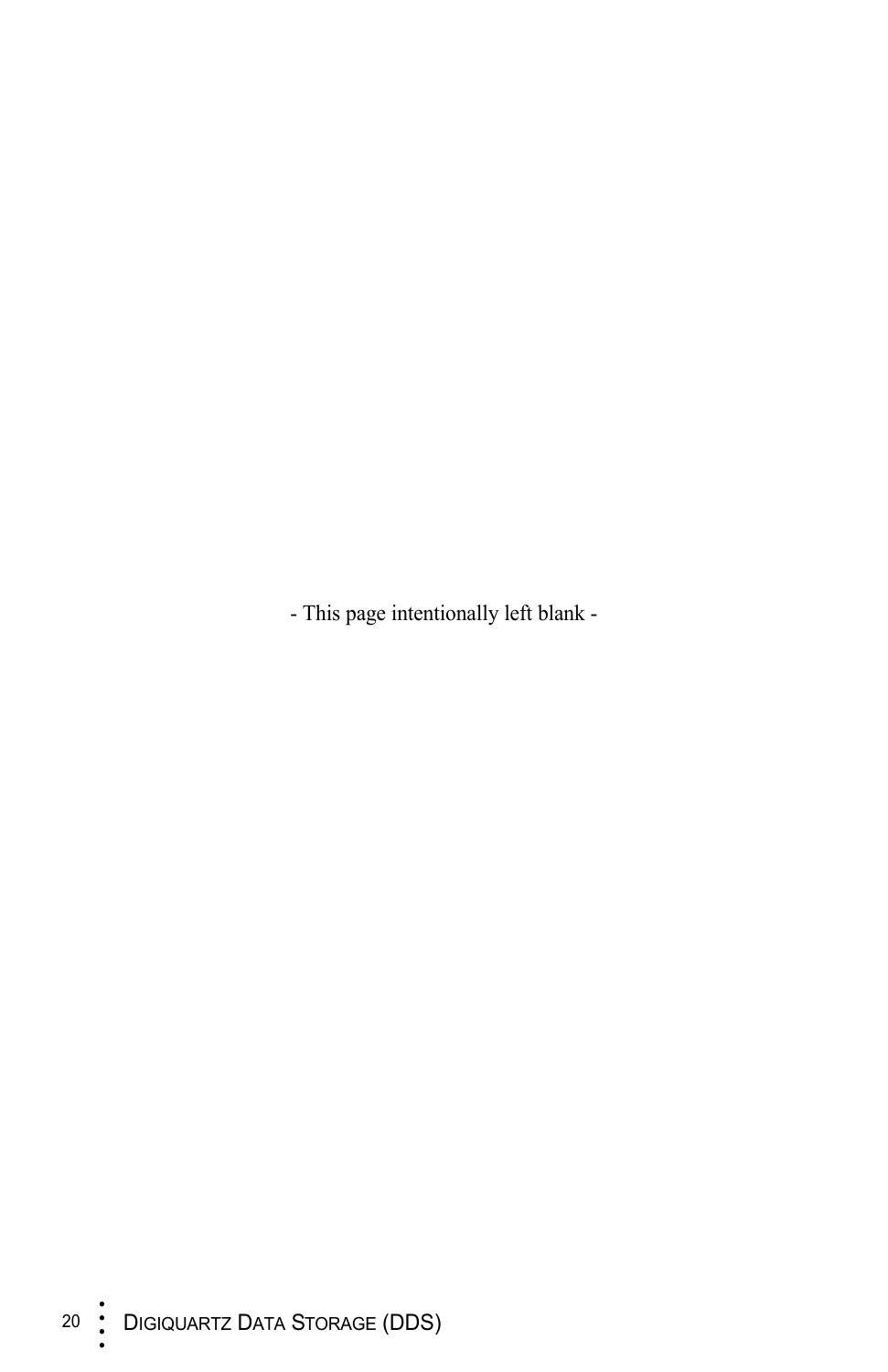#### • • • **7 Accessories and Software**

• • • • • • • • •

#### <span id="page-18-1"></span>• • **7.1 Model 735 Intelligent Display**

• • • • • • • • • • • • • • • • •

• •

• • • •

<span id="page-18-0"></span>• •

> If your application requires RS-232 interface, a display, or transducer control and monitoring without a computer, the Model 735 can be the best choice for you. The Model 735 Intelligent Display performs all of the functions of the Model 745 High Accuracy Portable Standard when connected to a single external Digiquartz Transducer. It features an intuitive front panel menu system, two-line display, RS-232 communication port, tare capability, and transducer connection terminals.

> The Model 735 can be powered from its AC adapter, or for up to 20 hours from AA alkaline batteries. Configuration and data logging software provided by Paroscientific allows the user to configure and log data from Model 735 via RS-232.

# <span id="page-18-2"></span>**7.2 Digiquartz Intelligent Interface Board**

The Digiquartz Intelligent Interface Board is a microprocessor-based interface that processes the frequency outputs from a single Digiquartz transducer. It provides fully temperature-compensated pressure measurement values in the user's choice of engineering units. Dual RS-232 and RS-485 serial interfaces are provided. The user may program the sample rate, integration time, engineering units, and communication parameters via the serial interfaces. Multiple transducer/board combinations can be connected together to form an RS-232 serial loop or RS-485 multi-drop network.

Set-up and data acquisition software provided by Paroscientific can be used with the Digiquartz Intelligent Interface Board.

The Digiquartz Intelligent Interface Board is compatible with the Model 715 display.

# <span id="page-18-3"></span>**7.3 Model 715 Display**

The Model 715 displays pressure and temperature data from all Paroscientific Intelligent Transmitters with firmware versions R1.00 and later. The two-line, 16-character backlit alphanumeric liquid crystal display is set up with transmitter commands. Display functions include pressure and temperature values with engineering units, overpressure warning, tare indicator, user defined text messages, and a horizontal analog bar graph showing pressure as a percentage of full-scale pressure.

The Model 715 will respond to display commands from a Digiquartz transmitter, a computer, or other serial host on either the RS-232 or RS-485 port. For stand-alone operation, it can display data whenever power is applied to the transmitter.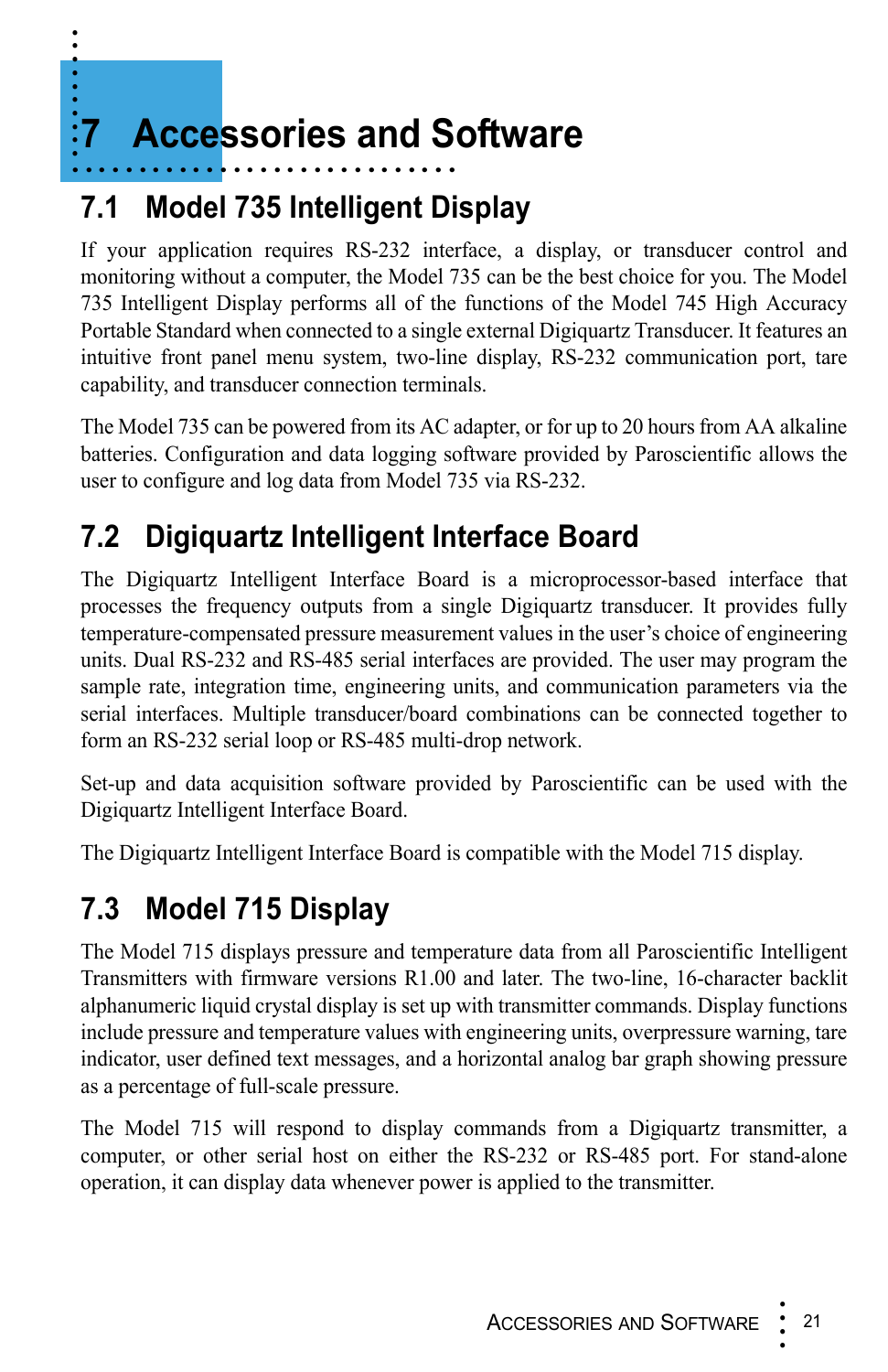# <span id="page-19-0"></span>**7.4 Digiquartz Software Programs**

Paroscientific provides software programs that simplify common measurement and configuration tasks. The latest versions of these and other software programs are available at the Paroscientific web site [www.paroscientific.com](http://www.paroscientific.com).

Digiquartz Broadband Pressure Transducers require an intelligent board or Model 735 Intelligent Display to interface with PC-based Digiquartz Software.

A transducer can also interface directly with third-party data acquisition systems that measure frequency signals. In this case, the user would need to develop their own software to acquire and process the signal output from the transducer.

# **7.4.1 Digiquartz Interactive 2.0 (DQI 2.0)**

Digiquartz Interactive 2.0 is a Windows program that makes it easy to communicate with and configure DIGIQUARTZ Intelligent devices. We encourage you to install DQI 2.0 and use it to verify proper device operation, configure your device, take measurements, and experiment with its functions.

DQI 2.0 is separated into two main sections: Configuration and Monitoring, and Digiquartz **Terminal** 

The Configuration and Monitoring section provides a means of viewing, changing, storing, and retrieving the configuration parameters of your instrument. It also allows you to take measurements and display them numerically and in a real-time graph. Measurement data may also be logged to a text file in a format that can be easily imported into popular PC programs such as Microsoft Excel® or Word®.

The Digiquartz Terminal section allows you to interactively communicate with your instrument using text-based commands. Measurement data may be logged to a text file in a format that can be easily imported into popular PC programs such as Microsoft Excel or Word.

# **7.4.2 Digiquartz Assistant (DQA)**

DIGIQUARTZ Assistant is a Windows data logging program. With DQA, you can log time-stamped measurement data from up to 8 DIGIQUARTZ Intelligent devices. Measurement data can also be displayed in real time in an automatically scaled graph. Data is stored to a text file in a format that can easily be imported into popular PC programs such as Microsoft Word or Excel. Refer to the help function in DQA for more information.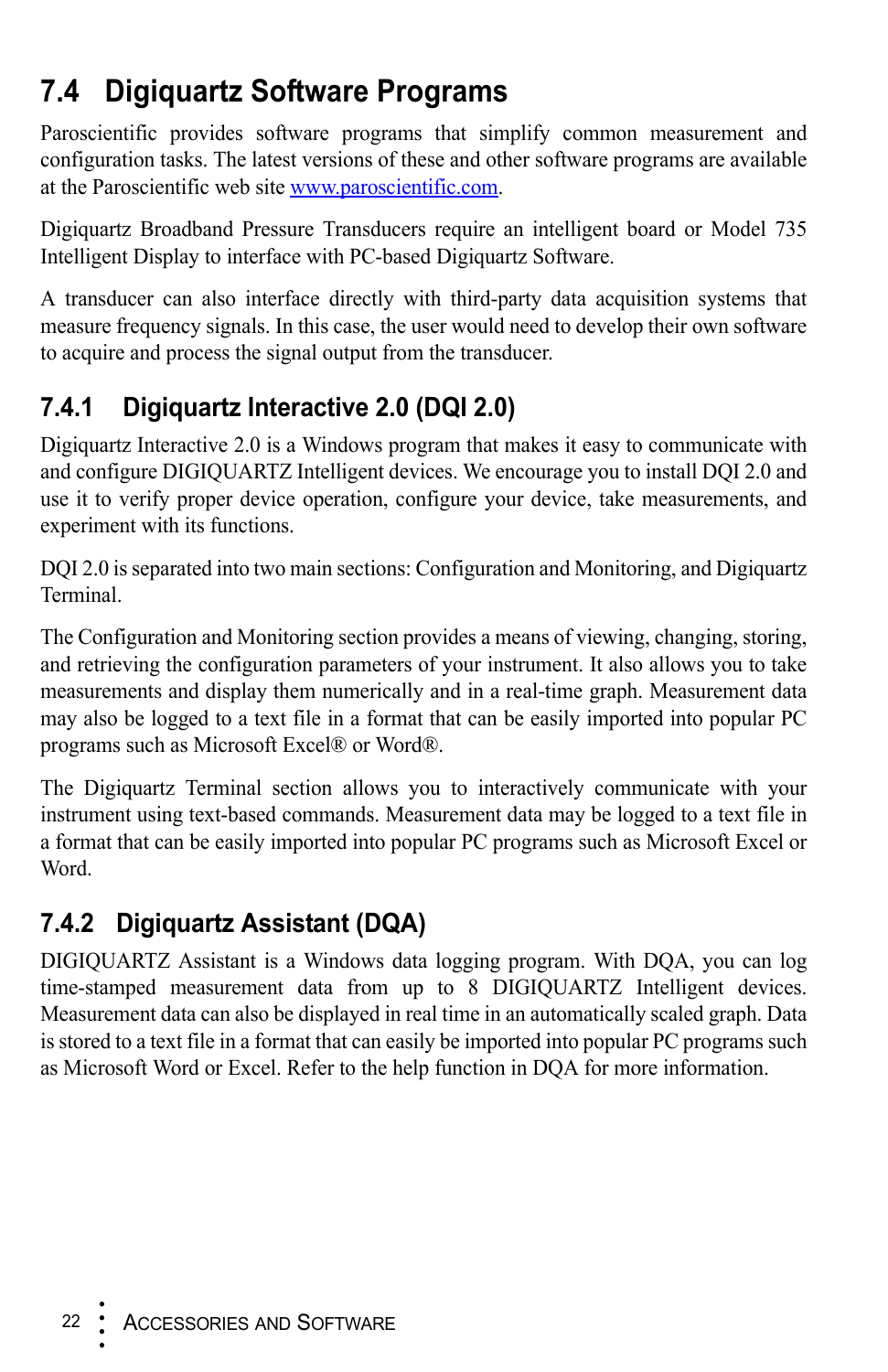#### <span id="page-20-0"></span>• • • • • • • • • • **8 Calibration**

• • • • • • • • • • • • • • • • • •

• • • • • • • • •

• •

Paroscientific is the leader in the high precision pressure measurement field where high resolution, accuracy, reliability, ruggedness, long-term stability, and low cost of ownership are important requirements. The high performance of Digiquartz Instruments is a result of careful design, meticulous manufacturing, and extensive calibration and testing. The construction, operation, and performance of Paroscientific transducers are described on our web site.

Calibration is performed by applying known pressures from primary standards to manifolds of transducers mounted in temperature chambers. Two frequency (or period) output signals are sent from each transducer. Pressure is measured with a force-sensitive quartz crystal whose output period changes with applied load. A second period output comes from a quartz crystal temperature sensor used for thermal compensation. The manifold of transducer signals are multiplexed, measured, and the data fit to derive coefficients for the standard equation that characterizes the transducers. The calibration coefficients provided with each transducer and the indicated pressure (calculated) will agree with the "true" applied pressure with a typical accuracy of 0.01 percent or better of transducer full scale over the full operational range of pressures and temperatures. Digiquartz Intelligent Transmitters store the calibration coefficients in non-volatile EEPROM to provide fully temperature-compensated and linearized outputs on the bi-directional RS-232 and RS-485 interfaces.

Because the recalibration period of Digiquartz Instruments depends on specific applications and user requirements, we do not recommend a typical interval between calibrations. Some customers never recalibrate their instruments, while others recalibrate periodically every 1 to 3 years. A test report on long-term stability of Digiquartz Barometers can be found on our web site.

Equally amazing stability has been shown with high-pressure depth sensors in oceanographic deployments. After 30 years and 100,000 transducers, we have not detected a change in span (scale factor) with time. Therefore, the only correction made to instruments during recalibration is usually a small offset adjustment. With no pressure applied to gauge or differential transducers, the adjustment equals the indicated value. For absolute instruments, an effective adjustment (especially on higher pressure ranges) can simply be the difference between the indicated value and a single "true" pressure. The calibration adjustments may be done via the PA (Pressure Adder) and PM (Pressure Multiplier) parameters on the Intelligent Instruments or via the C1 and T1 calibration coefficients for frequency output transducers.

Paroscientific's Quality Assurance System is certified to the requirements of the ISO 9001 International Quality Standard and provides consistency in our products and processes from design and development through production, calibration, test, and servicing. Our calibration system meets MIL-STD 45662A and is traceable to NIST.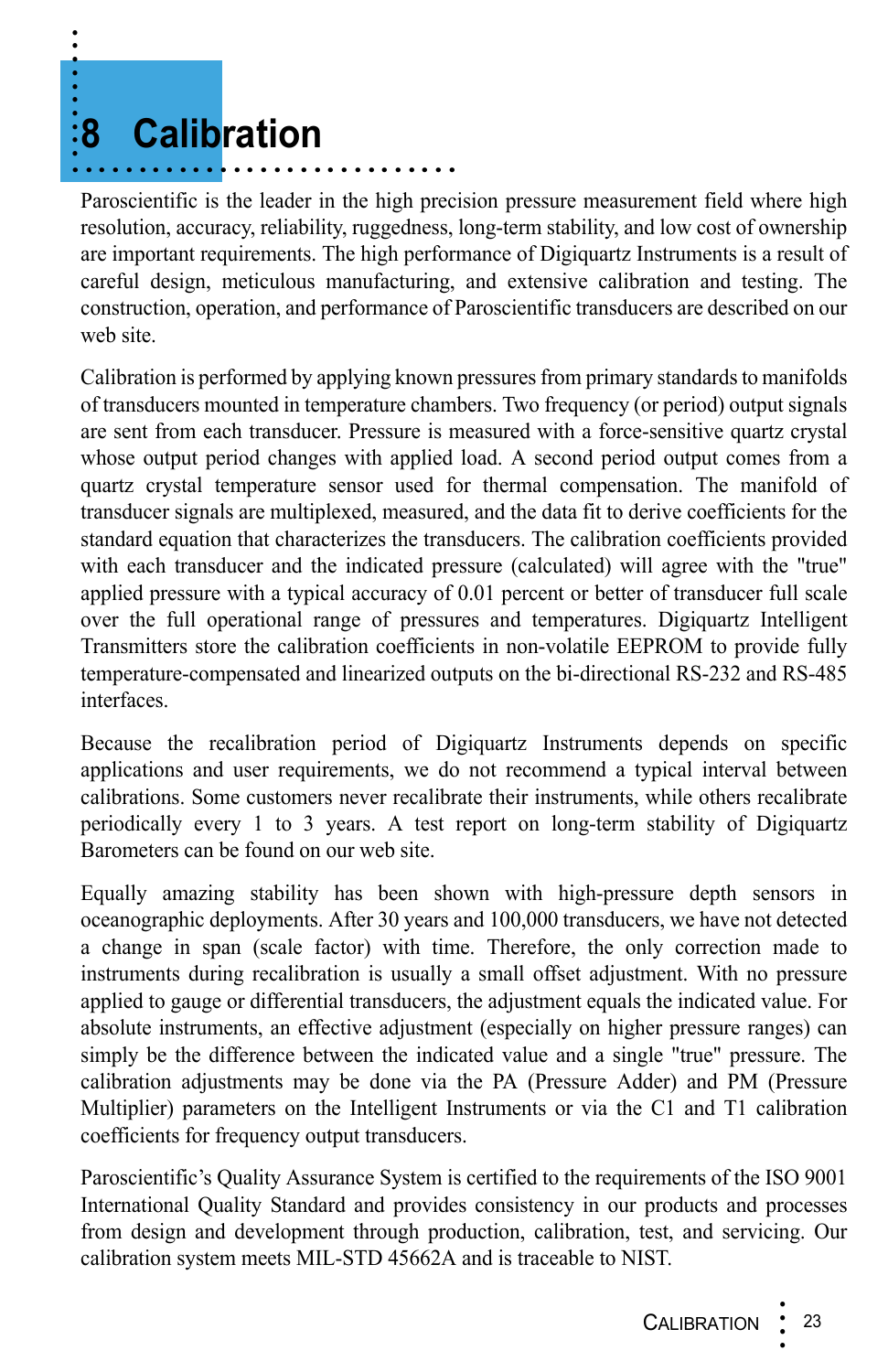Digiquartz absolute transducers, transmitters, and portable standards, with full scale pressure ranges of 500 psia or less, come with a certificate for one FREE inspection, calibration check, zero adjustment, and new Certificate of NIST Traceability within the first two years of shipment.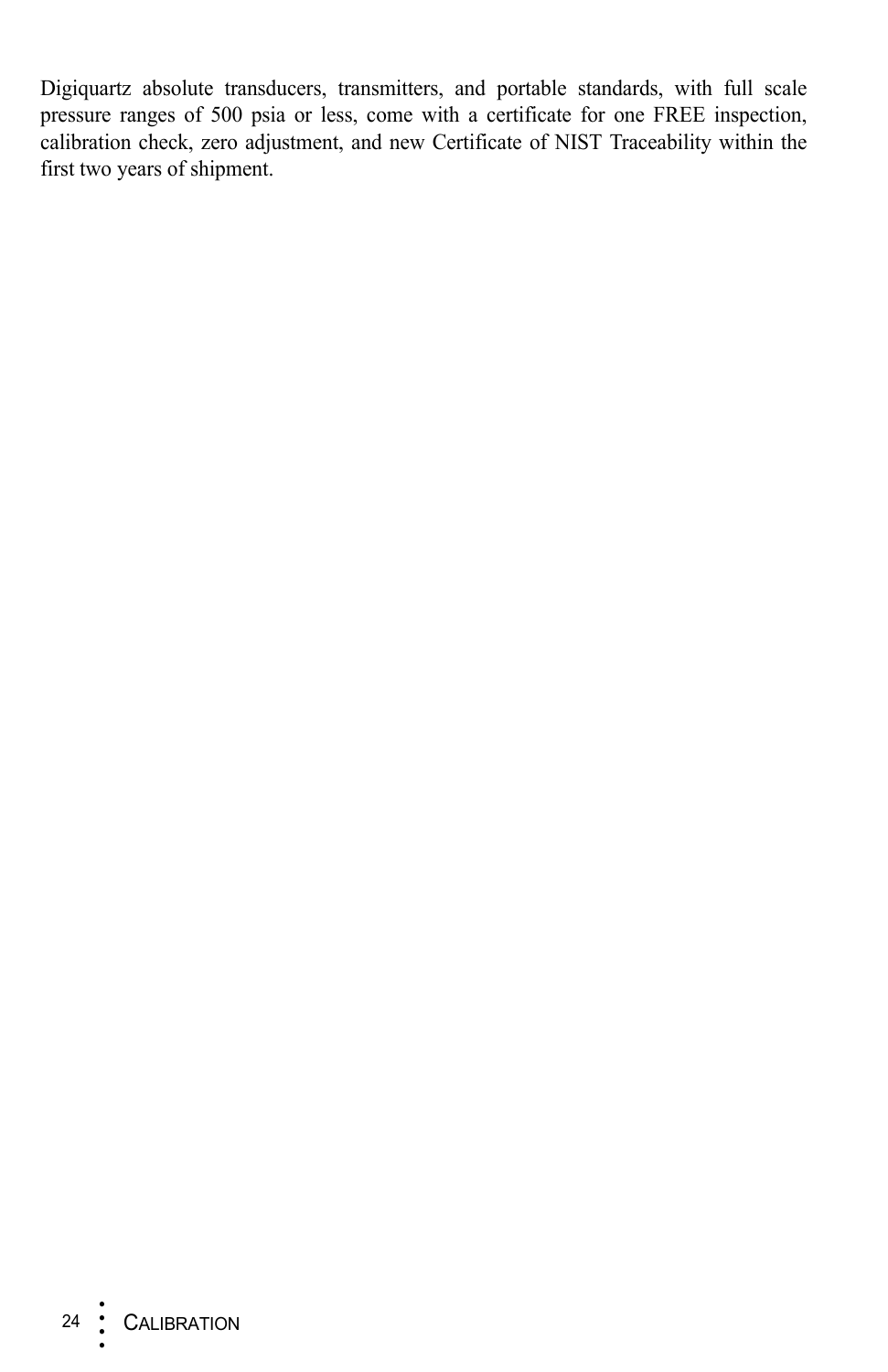<span id="page-22-0"></span>• • **Warranty and Technical Support** 

• • • •

#### <span id="page-22-1"></span>• • **9.1 Warranty Information**

• • • • • • • •

• • • • • • • • • • • • •

• • • • • • • • • •

#### **DIGIQUARTZ TRANSDUCERS**

#### **5-YEAR EXTENDED LIMITED WARRANTY**

[Paroscientific highly values our customers. A Quality Management System that is certified](http://www.paroscientific.com/iso9001.htm) to the requirements of the ISO 9001 International Quality Standard provides consistency in our products and processes from design and development through production, calibration, test, and servicing. Our quality system and commitment to excellence ensure customers of outstanding products and services. As a result, we offer a one-year warranty on all instrumentation systems, and a full five-year limited warranty on all Digiquartz transducers that is unmatched in the industry.

This policy applies to all Digiquartz transducers manufactured by Paroscientific, and includes the repair and/or replacement of parts that are required to maintain the unit to the "as purchased" configuration. Excluded from this policy are the following: conversions, product modification, zero adjustments, recalibration, and service analysis charges. This "Extended Limited Warranty" is a supplement to Paroscientific, Inc.'s ["Terms and](http://www.paroscientific.com/pdf/TandC1.pdf) [Conditions of Sale"](http://www.paroscientific.com/pdf/TandC1.pdf). Shipping charges are the responsibility of the customer.

| <b>Months From Shipment</b> | <b>Discount From List Price</b> |
|-----------------------------|---------------------------------|
| $0 - 24$                    | 100%                            |
| $25 - 36$                   | 75%                             |
| $37 - 48$                   | 50%                             |
| $49 - 60$                   | 25%                             |

#### **CONDITIONS:**

- **•** The warranty period is from the date of shipment from Paroscientific to date of receipt at Paroscientific.
- **•** The customer must authorize the repair or replacement of the warranty claim within 45 days of notification by our Service Department.
- **•** No exceptions to the discount schedule or terms of this policy are allowed.
- **•** This warranty does not apply to units broken due to overpressure or excessive shock.
- **•** Warranty returned units become the property of Paroscientific upon replacement.

All barometers also have a three year limited warranty on long-term stability. Years 4 and 5 are covered by the above schedule.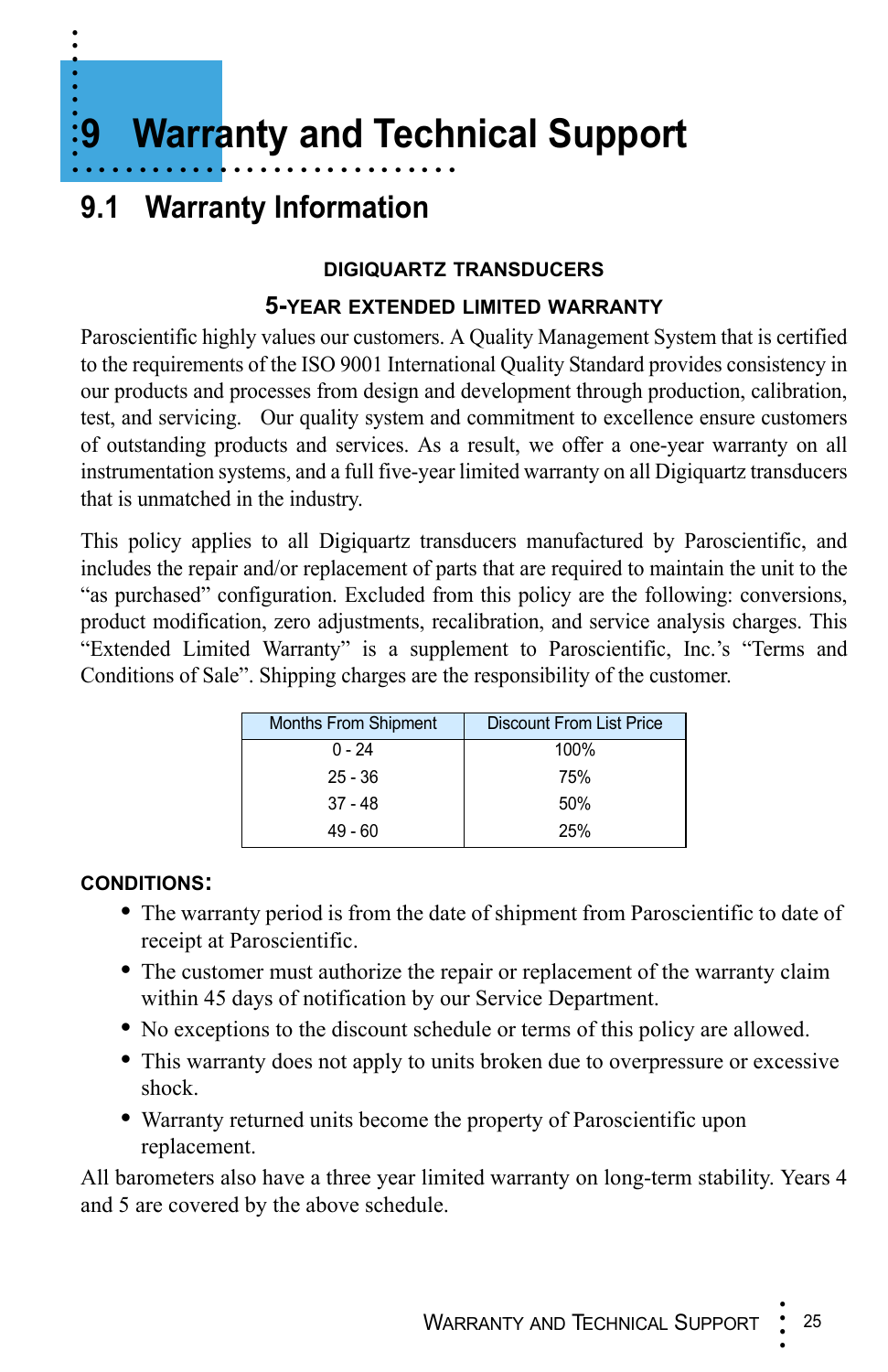# <span id="page-23-0"></span>**9.2 Technical Support and Service**

[Support is available via the Paroscientific website at](http://www.paroscientific.com) www.paroscientific.com. Technical information, application notes, software, and product manuals are also available on our website. Please check the Troubleshooting section of this manual if you are having problems with your instrument. If you need assistance, contact our sales and application engineers at **support**@paroscientific.com or (425) 883-8700.

For information on returning an instrument to us for disposal (Waste Electrical and Electronic Equipment - WEEE), please see the Disposal section of our web site for documentation requirements and packaging instructions.

If you are sending an instrument to us for service, please check our web site under the service section for detailed instructions for shipping a unit to us for service.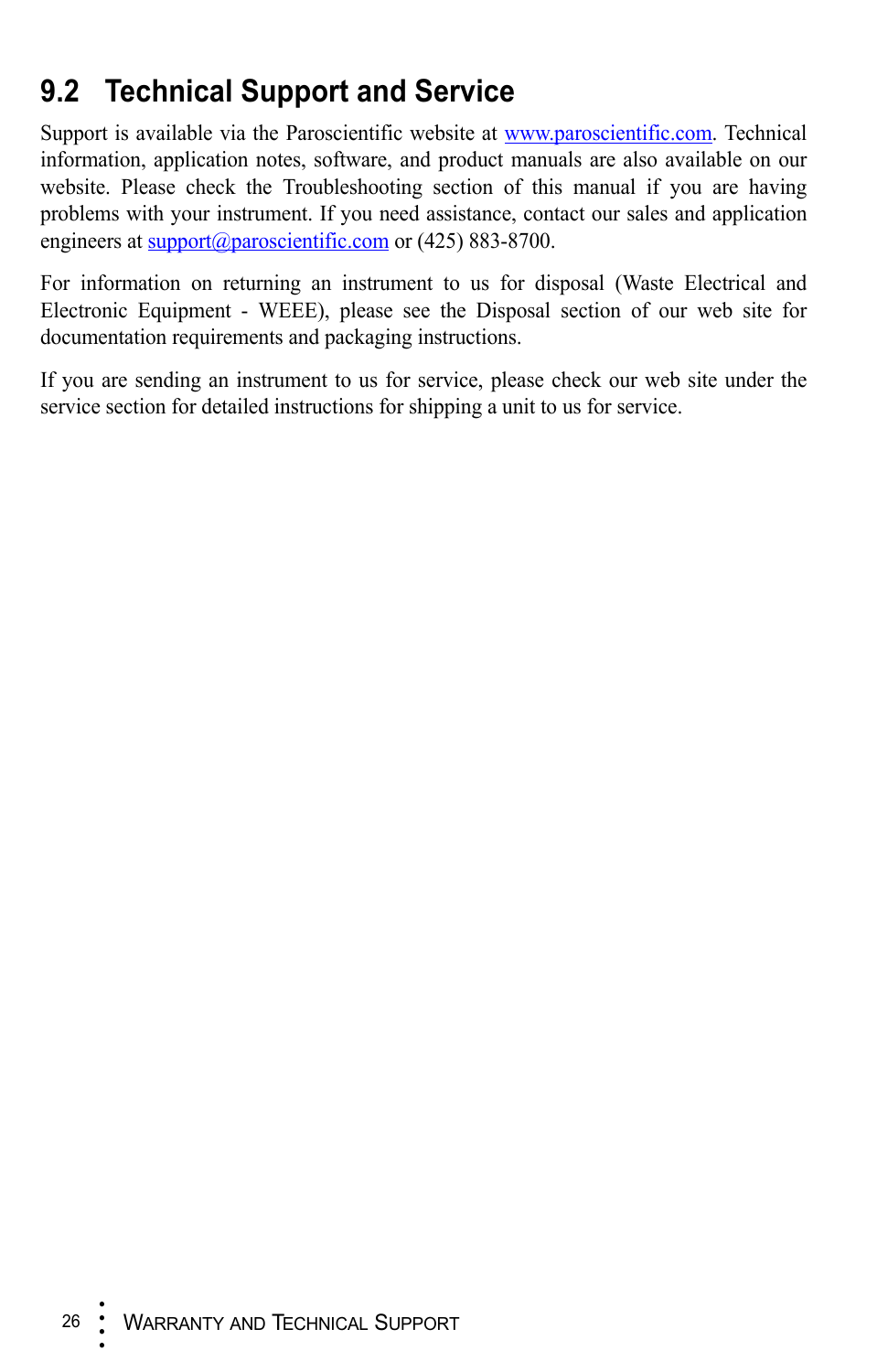**10 Pressure Unit Conversion Table**

<span id="page-24-0"></span>• •• •• • • • •••

• •

• •••••••••••••••••••••••••

To use this table: To use this table:

- Determine original pressure unit and desired pressure unit. Determine original pressure unit and desired pressure unit.
- Using the table, identify the appropriate pressure conversion factor. Using the table, identify the appropriate pressure conversion factor.
- Multiply the original pressure value by the conversion factor to convert it to the desired pressure unit. Multiply the original pressure value by the conversion factor to convert it to the desired pressure unit.

|                                       |                         |                        |                   | <b>Desired Pressure Unit</b>      |                      |                                   |                                    |
|---------------------------------------|-------------------------|------------------------|-------------------|-----------------------------------|----------------------|-----------------------------------|------------------------------------|
| Original<br>Pressure<br>Unit          | Meters H <sub>2</sub> O | Pounds/in <sup>2</sup> | Inches of mercury | mercury or Torr<br>Millimeters of | Gram/cm <sup>2</sup> | Hectopascal<br><b>Millibar or</b> | Newton/m <sup>2</sup><br>Pascal or |
|                                       | $\mathsf{g/cm}^3$       | βä                     | in Hg             | mm Hg or Torr                     | g/cm <sup>2</sup>    | mbar or hPa                       | Pa or N/m <sup>2</sup>             |
| g/cm <sup>-</sup>                     |                         | 1.422334               | 2.895903          | 73.5592                           | 00.0000              | 0990.86                           | 9806.650                           |
|                                       | 7030696                 |                        | 2.036021          | 51.71493                          | 70.30696             | 68.94757                          | 6894.757                           |
| $\frac{1}{2}$                         | .3453155                | 14911541               |                   | 25.40000                          | 34.53155             | 33.86388                          | 3386.388                           |
|                                       | 01359510                | 01933678               | 03937008          |                                   | 1.359510             | 1.333224                          | 133.3224                           |
| mm Hg or Torr $g/cm^2$                | 01000000                | 01422334               | 02895903          | 7355592                           |                      | 9806650                           | 98.06650                           |
| mbar or hPa<br>Pa or N/m <sup>2</sup> | 01019716                | 01450377               | 02952999          | 75000617                          | 019716               |                                   | 00.0000                            |
|                                       | 019716x10-4             | 1.450377x10-4          | 2.952999x10-4     | 7.500617x10-3                     | 01019716             | 01000000                          |                                    |

# TABLE 10-1: Pressure Unit Conversion Table  **TABLE 10-1: Pressure Unit Conversion Table**

PRESSURE UNIT CONVERSION TABLE PRESSURE UNIT CONVERSION TABLE

•

•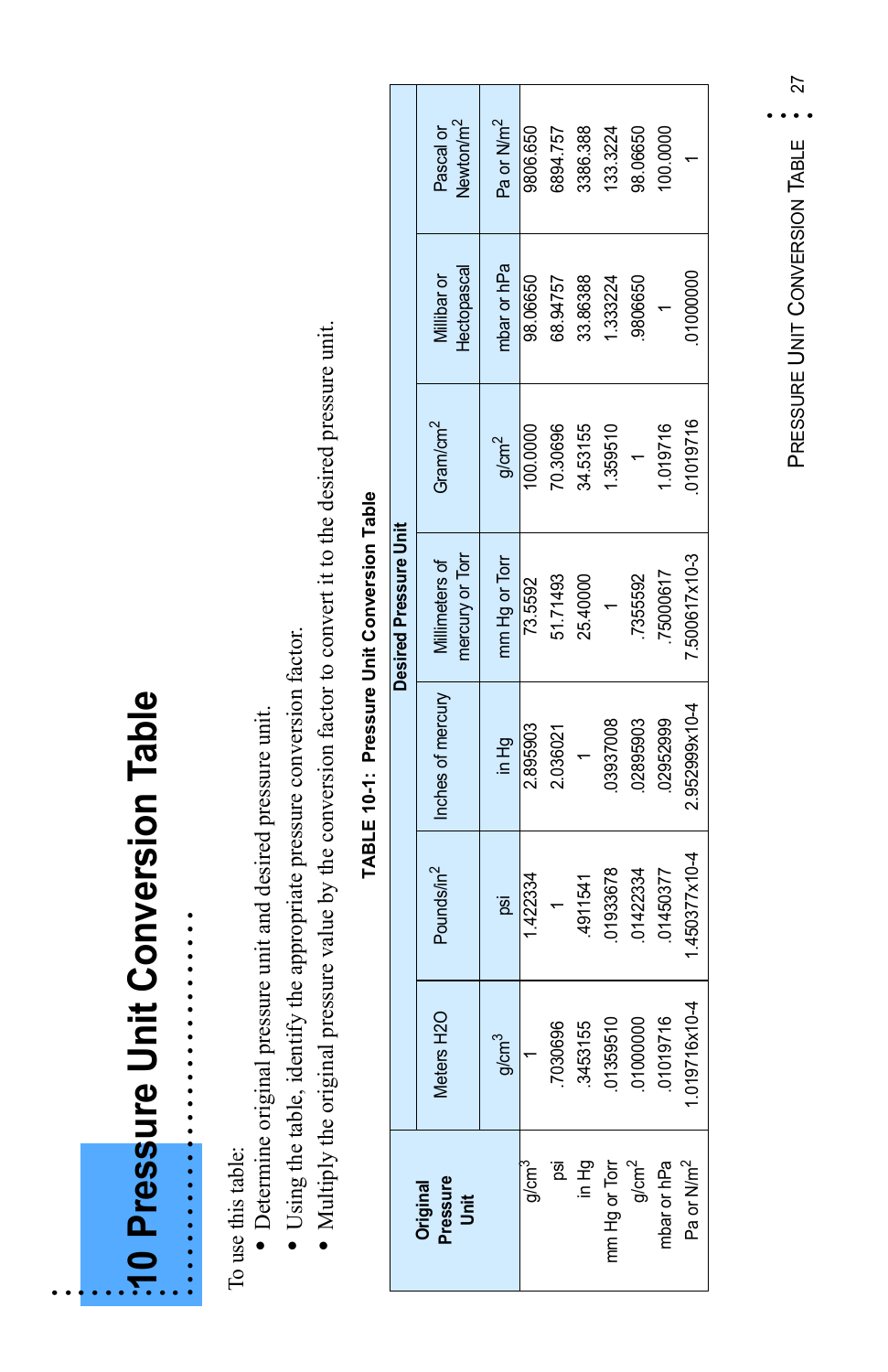- This page intentionally left blank -